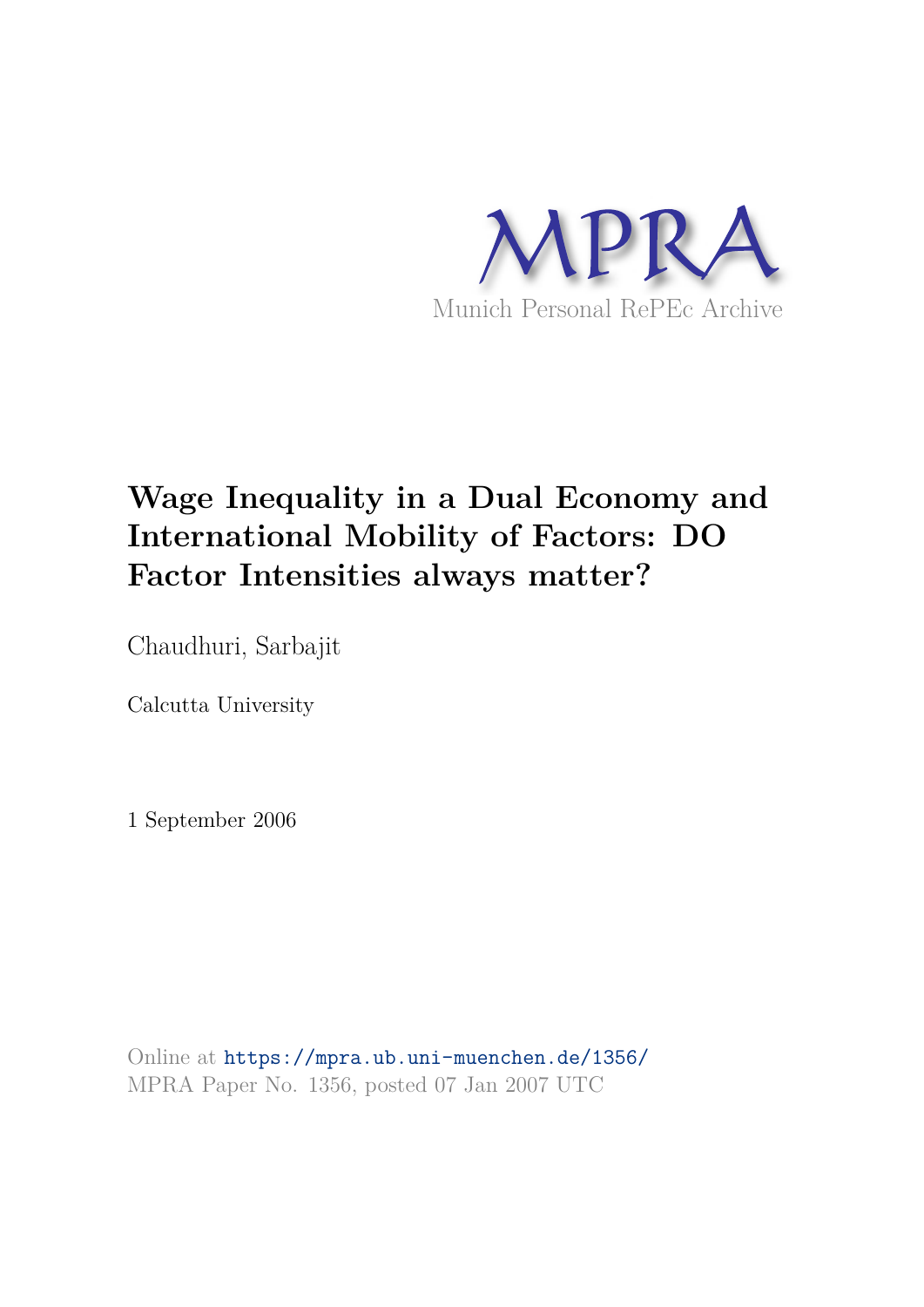# **WAGE INEQUALITY IN A DUAL ECONOMY AND INTERNATIONAL MOBILITY OF FACTORS: DO FACTOR INTENSITIES ALWAYS MATTER?**

**Sarbajit Chaudhuri Reader Dept. of Economics University of Calcutta 56A, B.T. Road Kolkata 700 050 India.** 

**Address for communication:** Dr. Sarbajit Chaudhuri, 23 Dr. P.N. Guha Road, Belgharia, Kolkata 700083, India. Tel: 91-33-541-0455 (R), 91-33-557-5082 (C.U.) Fax: 91-33-2844-1490 (P) E-mail:  $sarbajitch@yahoo.com$ ,  $seco@caluniv.ac.in$ 

## **(First draft: September 2006)**

**Abstract:** The paper develops a three-sector specific factor model with Harris-Todaro type unemployment to examine the consequences of international factor mobility on the skilledunskilled wage inequality and urban unemployment of unskilled labour in a small open dual economy. The theoretical analysis shows that the consequences of international factor mobility on wage inequality may not necessarily depend on the difference in the factor intensity condition. Only when the unskilled wage in the low-skill urban sector is positively related to the rural wage, factor intensity conditions do matter. An emigration of skilled labour or an inflow of foreign capital may move the wages in favour of the unskilled labour and lower the magnitude of urban unemployment only if the low-skill urban sector is capital-intensive (in a special sense). But, an immigration of unskilled labour produces exactly the opposite effects. The paper argues that provided the government undertakes supplementary measures to curb trade union power and prevent illegal immigration of unskilled labour, abundant inflows of foreign capital might be a solution to both deteriorating wage inequality and increasing unemployment of unskilled labour in the liberalized regime.

**JEL classification: F13; J31** 

**Keywords: Skilled labour; unskilled labour; foreign capital; wage inequality; Harris-Todaro type unemployment; Emigration (immigration) of labour; unionized wage**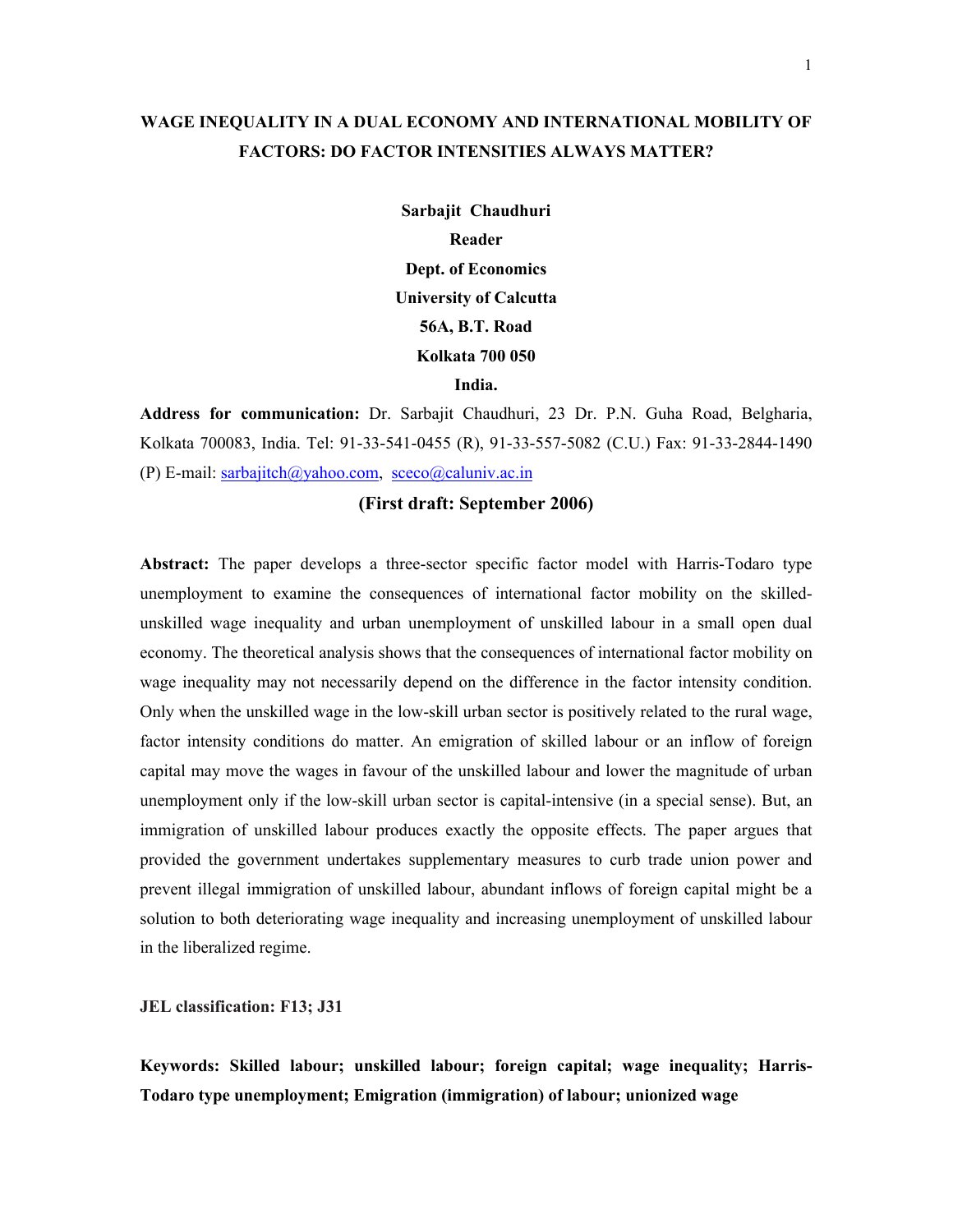## **1. Introduction:**

Liberalized economic policies, according to the celebrated Stolper-Samuelson theorem, were expected to lower the skilled-unskilled wage inequality in the developing countries following increases in the prices of the export commodities as these are generally exporters of commodities that are intensive in the use of unskilled labour. But empirical studies strongly suggest that the wage inequality has increased in many developing economies during the liberalized regime. From the empirical studies of Robbins (1994, 1995, 1996) and Wood (1997) it has been found that while the inequality has narrowed in the East Asian countries, the Latin American countries like Mexico, Chile, Costa Rica and Columbia have experienced increasing skilled-unskilled wage gap following the liberalized trade and investment policies. Besides, there are some indirect studies e.g. Khan (1998) and Tendulkar et al. (1996), which point out that economic reforms have led to a deteriorating wage inequality in the South Asian countries including India as well.

The theoretical literature explaining the deteriorating wage inequality in the Southern countries includes works of Feenstra and Hanson (1996), Marjit, Broll and Sengupta (2000), Marjit, Beladi and Chakrabarti (2004), Marjit and Kar (2005), Chaudhuri and Yabuuchi (2006), and Yabuuchi and Chaudhuri (2006). They have shown how trade liberalization, inflows of foreign capital and international mobility of labour both skilled and unskilled might produce unfavourable effects on the wage inequality in the developing world given the specific structural characteristics of the less developed countries, such as features of labour markets, structures of production, nature of capital mobility etc. The paper of Feenstra and Hanson (1996) is based on the famous Dornbusch-Fischer-Samuelson continuum-of-goods framework. According to them, inflows of foreign capital induced greater production of skilled-intensive commodities in Mexico, thereby leading to a relative decrease in the demand for unskilled labour. Besides, Marjit, Broll and Sengupta (2000) have examined the impact of trade liberalization on the wage inequality in the presence of informal sectors. They have shown that the impact of trade on skilled-unskilled wage gap crucially hinges on the nature of capital mobility between the formal and informal sectors. An important piece of work in this area is that of Marjit, Beladi and Chakrabarti (2004) who have analyzed how diverse trade pattern and market fragmentation in world trade can adversely affect the skilled-unskilled wage inequality in the developing countries. They have also studied the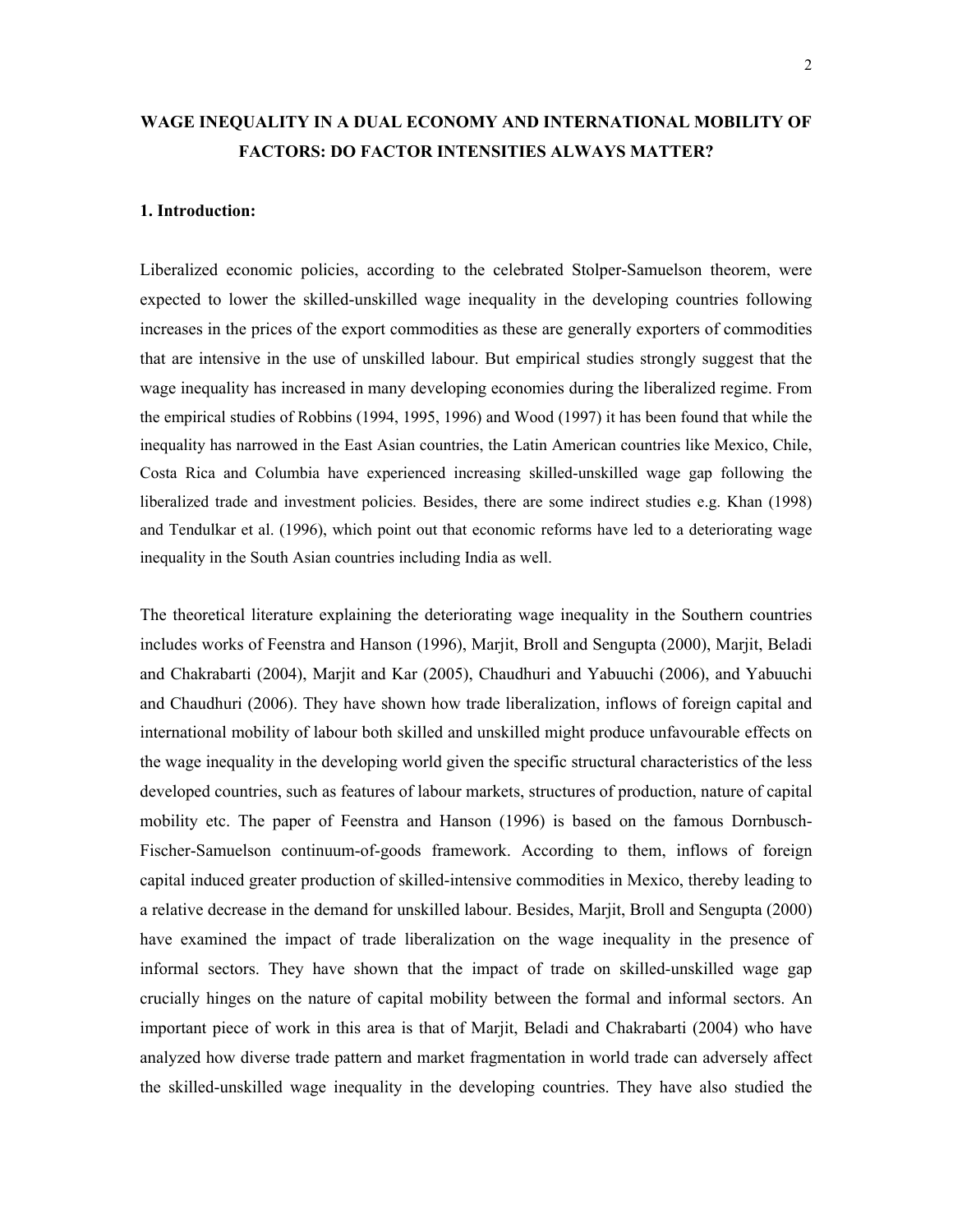consequences of an improvement of terms of trade and inflows of foreign capital on wage inequality with or without trade fragmentation. The paper finds that without trade fragmentation improvements in terms of trade and/or inflows of foreign capital may worsen wage inequality if the vertically integrated skilled export sector is more capital intensive vis-à-vis the importcompeting sector. Marjit and Kar (2005) have examined the consequence of emigration of skilled and unskilled labour on the wage inequality in an otherwise 2×3 specific factor model of Jones (1971). They have shown that unskilled (skilled) emigration worsens (improves) the wage inequality under the necessary and sufficient condition that the distributive share of the intersectorally mobile factor (i.e. capital) of the skilled sector is greater (lower) than that of the unskilled sector. Chaudhuri and Yabuuchi (2006), on the other hand, have found that an inflow of foreign capital and/or a policy of labour market reform may raise the competitive unskilled wage and improve wage inequality under reasonable factor intensity condition. The result of labour market reform is interesting as it is contrary to the conventional wisdom. Finally, Yabuuchi and Chaudhuri (2006) have studied the consequences of international mobility of both skilled and unskilled labour on the wage inequality in terms of a three-sector general equilibrium model with distortion in the market for unskilled labour and have found that an emigration (immigration) of either type of labour is likely to produce a favourable (an unfavourable) effect on the wage inequality. All these works highlight the importance of the difference in the factor intensity conditions in predicting the outcomes of the liberalized economic policies on the relative wage movements.

Unfortunately, the theoretical literature on trade and developed so far has adopted the fullemployment framework and hence ignored the problem of unemployment, especially that of unskilled labour which is a salient feature of the developing countries. These economies are plagued by significant degree of skilled-unskilled wage inequality and high levels of unemployment of unskilled labour, especially in the urban areas. The developing economies have chosen free trade as their development strategy, opened up their economies to the outside world to a considerable extent and have been able to attract a substantial amount of foreign capital during the last two decades. Besides, the widening gap between consumption expectations and the available standard of living within structural constraints of the developing countries, combined with easy access to information and migration networks, have led to widespread emigration of skilled labour from these countries. Large-scale international migration of workers from a developing country, irrespective of whether skilled or unskilled, and/or inflows of foreign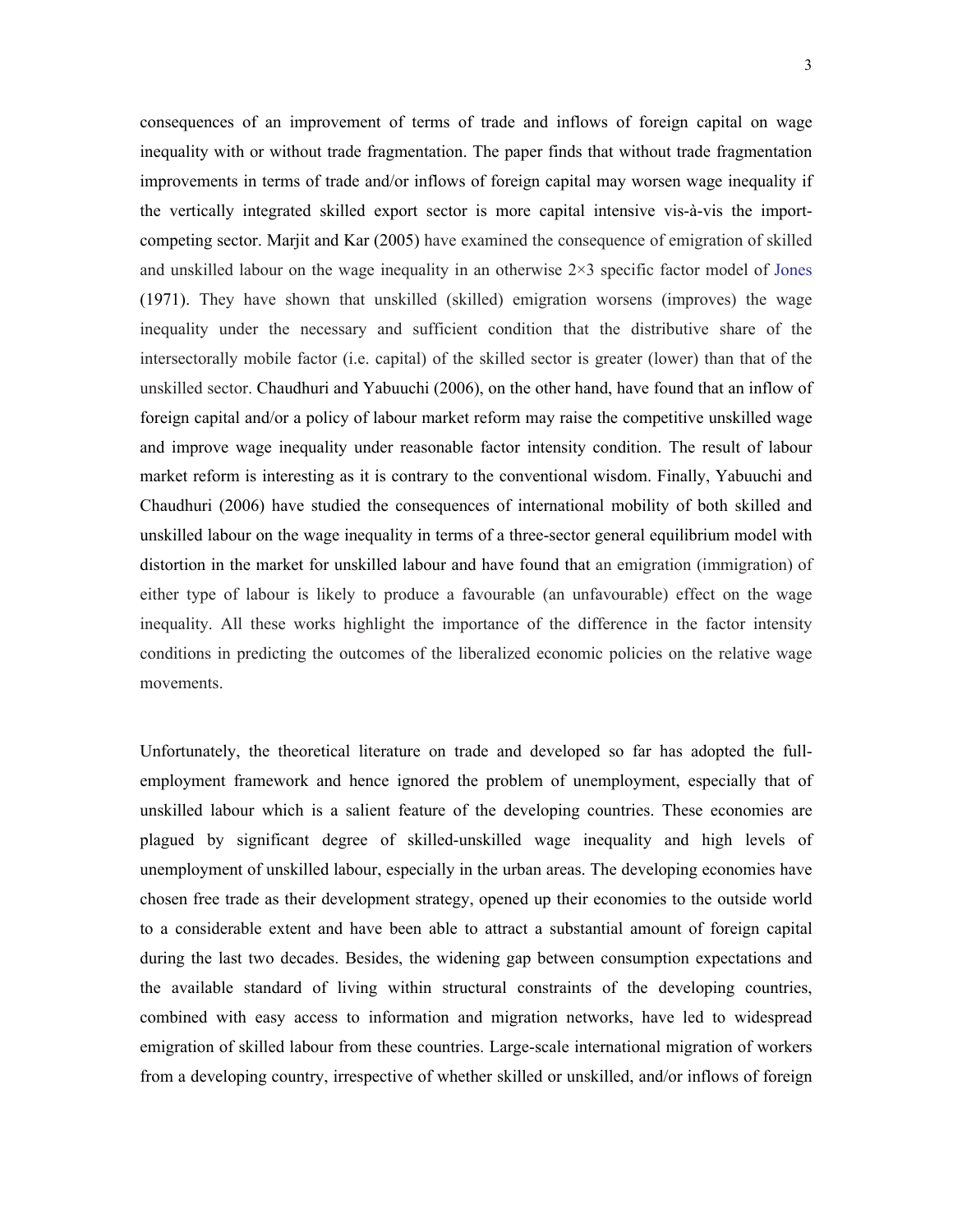capital should produce significant effects on overall employment and wages and consequently on the skilled-unskilled wage gap in that country.

The objectives of the present paper are to (i) construct a three-sector specific factor model with Harris-Todaro (1970) type unemployment that can be useful in analyzing the consequences of international mobility of factors of production on the skilled-unskilled wage inequality in a dual economy setup; (ii) examine the necessity of the difference in factor intensity condition in predicting the relative wage movements; (iii) analyze the outcomes of international factor movements on the problem of urban unemployment of unskilled labour; and, to (iv) suggest policy measures which can cause wages move in favour of unskilled labour and mitigate the problem of unemployment of unskilled labour. The analysis finds that the consequences of international factor mobility of factors on the wage inequality do not necessarily hinge on the difference in factor intensity condition and can be unambiguously predicted when the unionized unskilled wage in the urban sector is insensitive to the rural wage. In contrast, these effects crucially depend on the factor intensity conditions when the unionized unskilled wage is positively related to the rural wage. In the latter case, an emigration of skilled labour or an inflow of foreign capital improves the wage inequality if the low-skill urban sector is capital-intensive (in a special sense) vis-à-vis the high-skill sector. On the contrary, an immigration of unskilled labour worsens the wage inequality under the same capital intensity condition. Besides, an outflow of skilled labour or an inflow of foreign capital may lower the level of urban unemployment of unskilled labour while an immigration of unskilled labour unequivocally accentuates this problem. These results have important policy implications for an overpopulated developing economy like India.**<sup>1</sup>**

#### **2. The Model**

 $\overline{a}$ 

We consider a small open dual economy with two broad sectors: rural and urban. The urban sector is further subdivided into two sub-sectors: low-skill sector and high-skill sector so that in total we have three sectors. The rural sector (sector 1) produces a primary agricultural commodity using unskilled labour and land. Sector 2 produces a high-skill manufacturing commodity with the help of skilled labour and capital. Sector 3 uses unskilled labour and capital to produce a lowskill manufacturing product. So land and skilled labour are specific factors in sectors 1 and 2,

<sup>&</sup>lt;sup>1</sup> This has been discussed in details in section 3.4.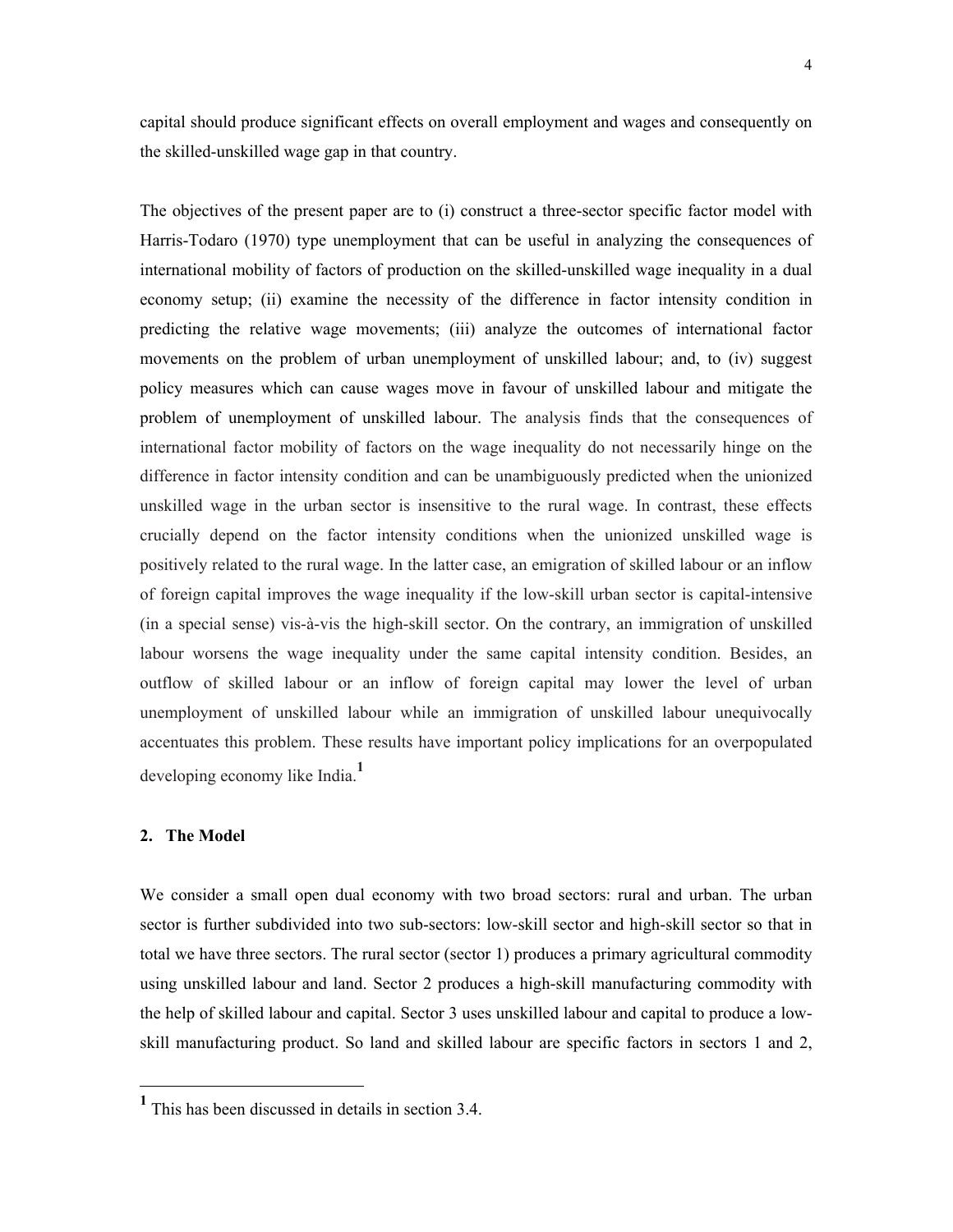respectively. Capital is perfectly mobile between sectors 2 and 3. Unskilled workers employed in the low-skill urban sector (sector 3) earn a unionized wage,  $W^*$ , while their counterparts in the rural sector earn a competitive wage, *W* . The two unskilled wage rates are related by the Harris-Todaro (1970) condition of migration equilibrium where the expected urban wage equals the rural wage rate and  $W^* > W$ . Production functions exhibit constant returns to scale with diminishing marginal productivity to each factor. Markets, except the urban unskilled labour market, are perfectly competitive. All the three commodities are traded internationally. Hence their prices are given internationally. The diverse trade pattern of the economy is reflected in the fact that it exports the primary agricultural and the high-skill manufacturing commodities while it is a net importer of the low-skill manufacturing commodity. Commodity 1 is chosen as the numeraire.

The following symbols will be used in the equations.

 $a_{ji}$  = amount of the capital-output ratio in the *i*th sector,  $i = 2,3$ ;

 $a_{N1}$  = land-output ratio in sector 1;

 $a_{Li}$  = unskilled labour-output ratio in the *i*th sector,  $i = 1,3$ ;

 $a_{S2}$  = skilled labour-output ratio in sector 2;

- $P_i$  = exogenously given relative price of the *i* th commodity,  $i = 2,3$ ;
- $X_i$  = level of output of the *i* th sector,  $i = 1,2,3$ ;

 $W<sub>S</sub>$  = wage rate of skilled labour;

- $b =$ minimum unskilled wage sector 3;
- $W^*$  = unionized unskilled wage in sector 3;
- $W =$  competitive wage rate of unskilled labour in sector 1;
- $R =$  return to land;
- $r =$  return to capital;
- $E_W$  = elasticity of the unionized wage rate,  $W^*$ , with respect to the rural wage,  $W$ ;
- $L =$  endowment of unskilled labour;
- $L_U$  = urban unemployment of unskilled labour;
- $S =$  endowment of skilled labour;
- $N =$  endowment of land;
- $K =$  capital stock of the economy (domestic plus foreign);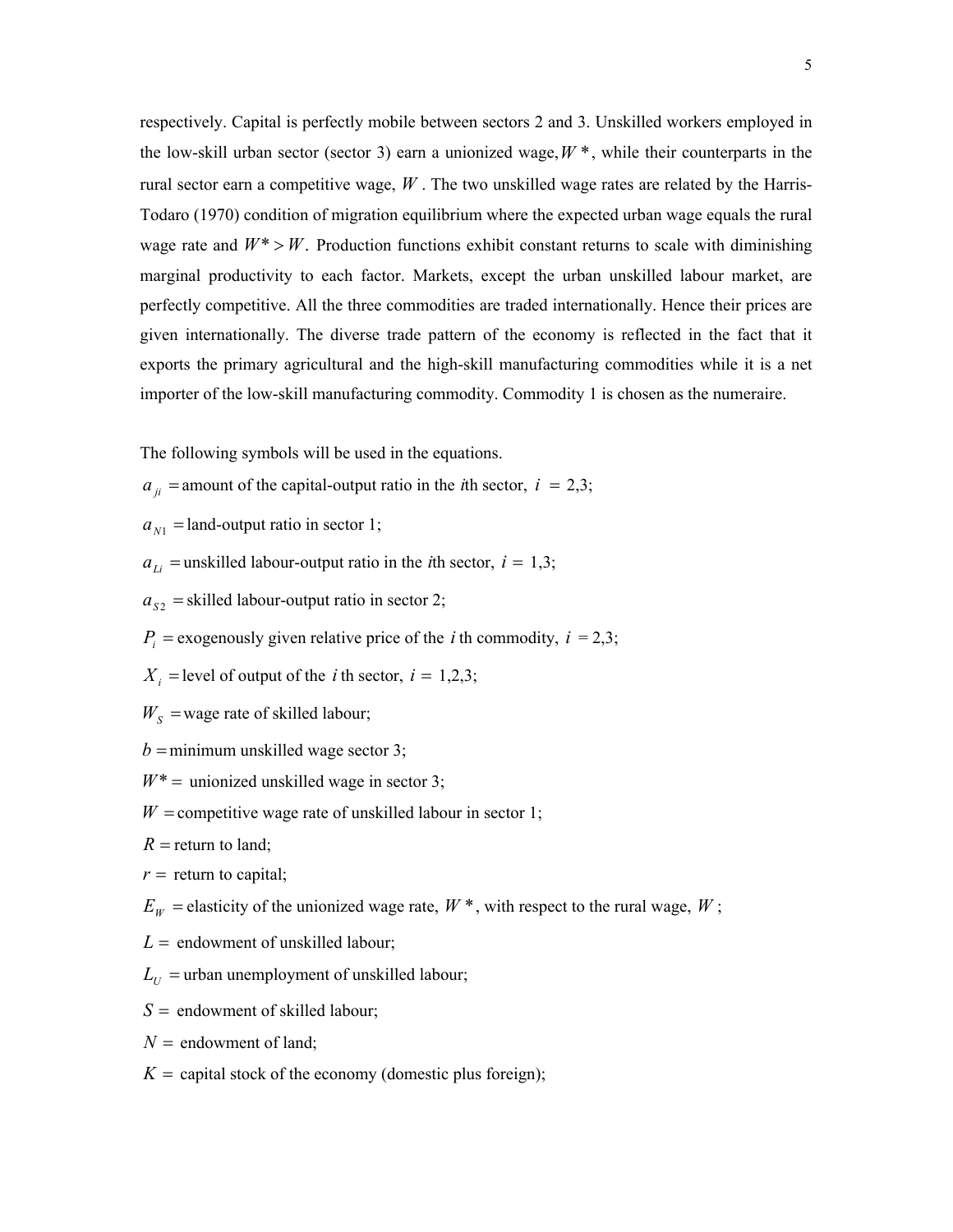$\theta_{ji}$  = distributive share of the *j* th input in the *i* th sector for  $j = L, S, N, K$  and  $i = 1, 2, 3$ ;  $\lambda_{ii}$  = proportion of the *j* th input employed in the *i* th sector for  $j = L$ , *K* and  $i = 1,2,3$ ;  $S_{ji}^k$  =the degree of substitution between factors *j* and *i* in the *k* th sector, *j*, *i* = *L*, *N*, *S*, *K* ; and,  $k = 1, 2, 3$ . For example,  $S_{LN}^1 \equiv (R/a_{L1})(\partial a_{L1}/\partial R), S_{LL}^1 \equiv (W/a_{L1})(\partial a_{L1}/\partial W)$  $S_{LL}^1 \equiv (W / a_{L1}) (\partial a_{L1} / \partial W)$  etc.  $S_{ji}^k > 0$  for  $j \neq i$ ; and,  $S_{jj}^k < 0$ ;  $'\wedge'$  = proportionate change.

A general equilibrium of the system is represented by the following set of equations:

$$
Wa_{L1} + Ra_{N1} = 1 \tag{1}
$$

$$
W_{S}a_{S2} + ra_{K2} = P_{2}
$$
 (2)

$$
W * a_{23} + r a_{K3} = P_3 \tag{3}
$$

$$
a_{N1}X_1 = N \tag{4}
$$

$$
a_{s2}X_2 = S \tag{5}
$$

$$
a_{K2}X_2 + a_{K3}X_3 = K \tag{6}
$$

$$
a_{L1}X_1 + a_{L3}X_3 + L_U = L \tag{7}
$$

Equations  $(1)$ ,  $(2)$  and  $(3)$  are the three competitive industry equilibrium conditions in the three sectors. On the other hand, equations  $(4) - (6)$  are the full-employment conditions for land, skilled-labour and capital<sup>2</sup>, respectively. The unskilled labour endowment is given by (7).

Since the probability of finding a job in the low-skill urban manufacturing sector is  $a_{L3}X_3/(a_{L3}X_3 + L_U)$ , the expected unskilled wage in the urban area is  $(W^* a_{L3} X_3) / (a_{L3} X_3 + L_U)$ . Therefore, the allocation mechanism of unskilled labour between rural and urban areas is expressed as

 $(W * a_{L3}X_3)/(a_{L3}X_3 + L_U) = W$ ,

-

<sup>&</sup>lt;sup>2</sup> It is assumed that the capital stock of the economy consists of both domestic and foreign capital which are perfect substitutes. It may be mentioned that this assumption has been widely used in the theoretical literature on trade and development.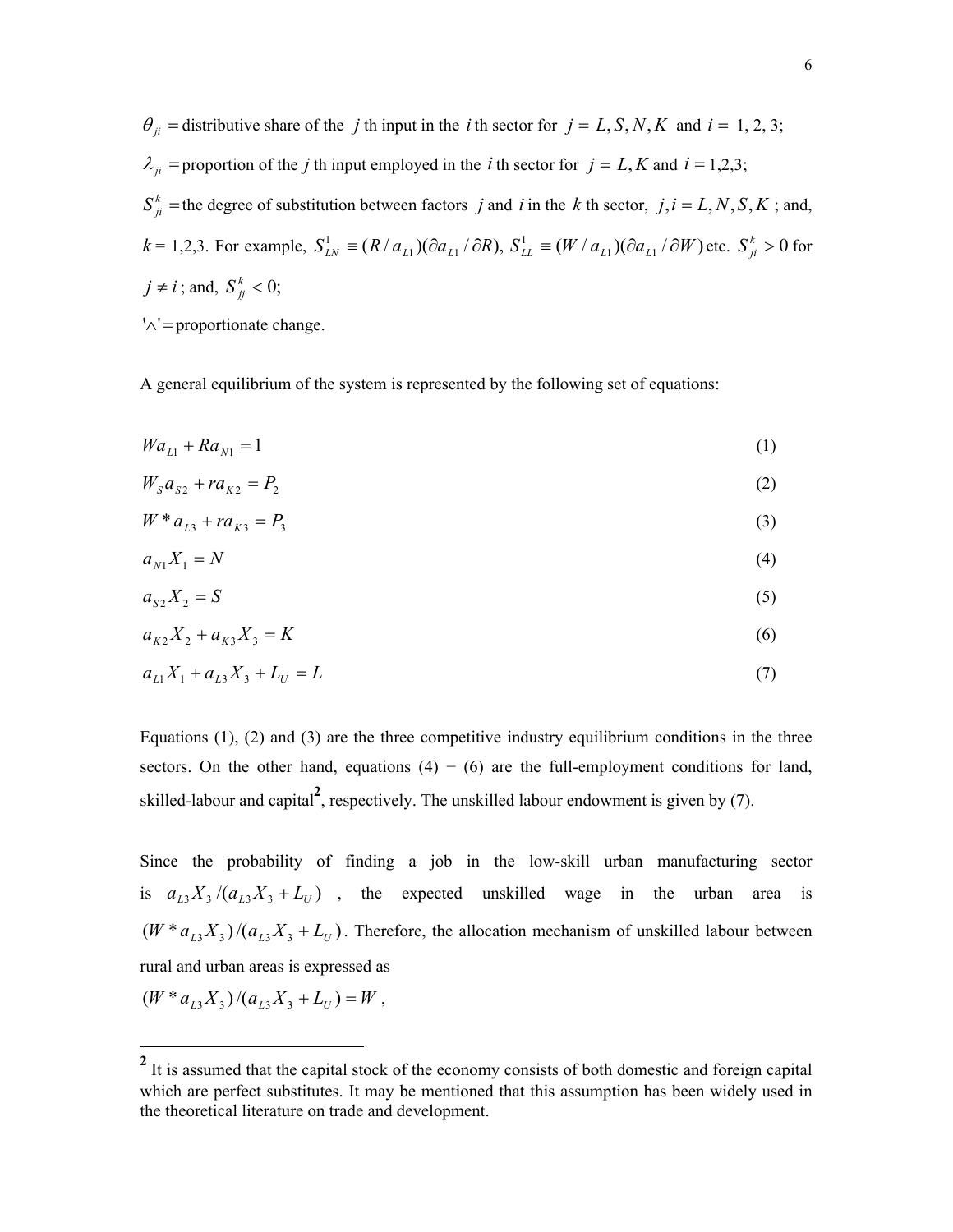or equivalently,

$$
(W^* / W)a_{L3}X_3 + a_{L1}X_1 = L
$$
\n(8)

The low-skill urban sector faces a unionized unskilled labour market. The relationship for the unionized wage rate is specified as**<sup>3</sup>** :

$$
W^* = b + F(W); b > 0; \text{ and, } F'(.) \ge 0
$$
\n(9)

The unionized urban wage,  $W^*$ , is at least equal to the minimum unskilled wage, *b*.  $W^* > b$  when  $W^*$  is a positive function of the rural wage, W. The firms in the low-skill urban sector have well-organized trade unions. One of the most important roles of the labour unions is to bargain with their respective employers in respect of the betterment of the working conditions. Trade union activities ensure that the minimum wage legislation of the government is binding so that the workers in the urban sector receive at least the minimum unskilled wage. Furthermore, through offer of negotiation, threat of strike, actual strike etc. they exert pressure on the employers (firms) in order to secure higher wages, reduced hours of work, share in profits and other benefits. Organized workers in large firms leave no stones unturned so as to reap wages higher than the stipulated minimum wage<sup>4</sup>. Therefore, it is sensible to assume that the unionized unskilled wage in sector 3 exceeds the competitive rural unskilled wage i.e.  $W^* > W$ . The unionized wage may increase if the rural sector wage rises. Finally,  $E_W = ((\partial W^* / \partial W) / (W / W^*))$ ; and,  $1 > E_W \ge 0$ ; where  $E_W$  is the elasticity of  $W^*$ with respect to *W*.

Using (9) equation (3) can be rewritten as  $(b + F(W))a_{L3} + ra_{K3} = P_3$  (3.1)

Besides, using (4) and (5) equations (6) and (8) can be rewritten as follows.

$$
a_{K3}X_3 + (a_{K2}S/a_{S2}) = K \text{ ; and, } \tag{6.1}
$$

 $\overline{a}$ 

<sup>&</sup>lt;sup>3</sup> Assuming that each formal sector firm has a separate trade union, the unionized wage function may be derived as a solution to the Nash bargaining game between the representative firm and the representative union in the low-skill manufacturing sector. For detailed derivation see Chaudhuri (2003).

<sup>&</sup>lt;sup>4</sup> See Bhalotra (2002) in this context.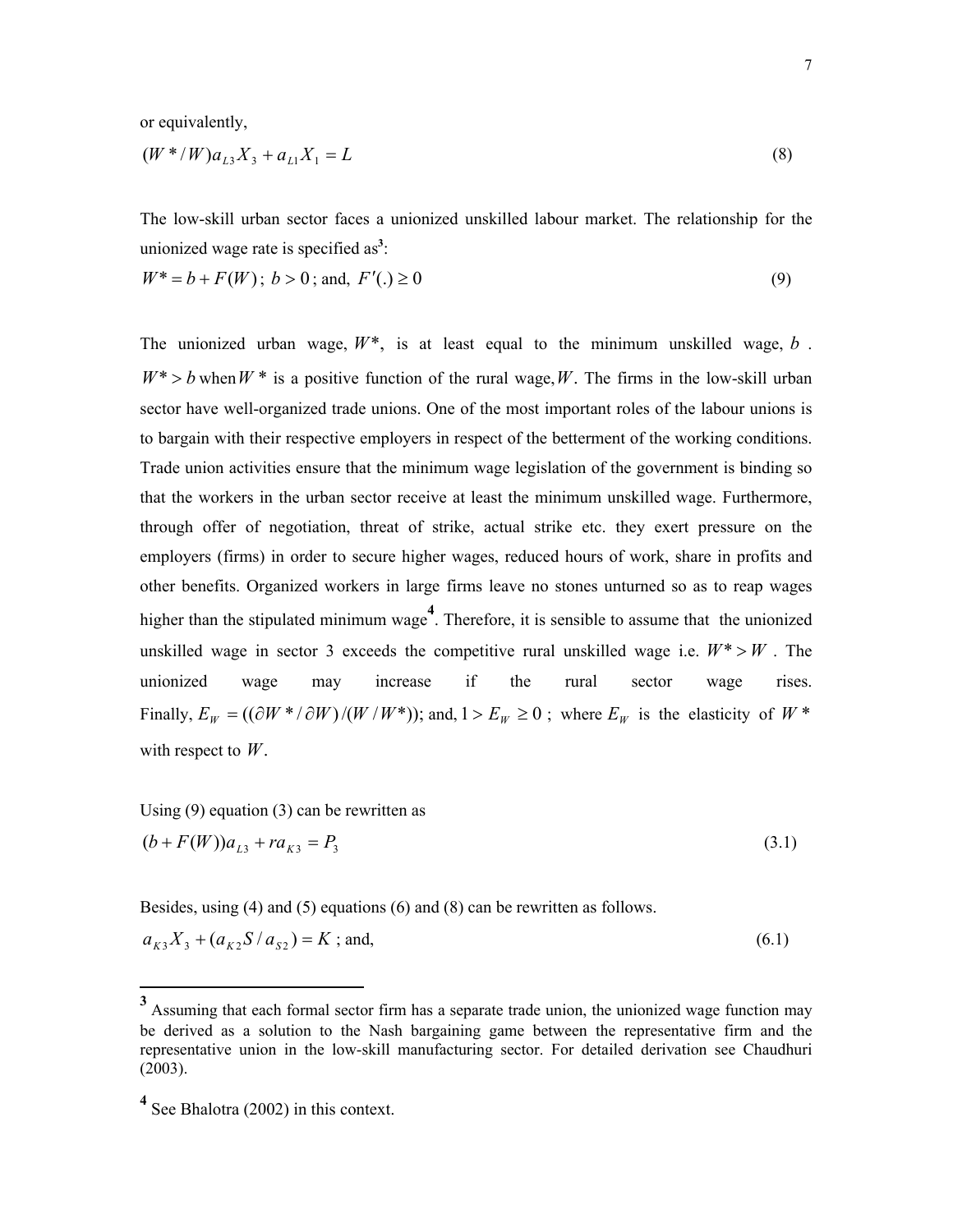$$
(W^* / W)a_{L3}X_3 + (a_{L1}N / a_{N1}) = L
$$
\n(8.1)

There are nine endogenous variables in the system:  $W$ ,  $W^*$ ,  $W_s$ ,  $R$ ,  $r$ ,  $X_1$ ,  $X_2$ ,  $X_3$  and  $L_U$ .<sup>5</sup> We note that this production structure does not possess the decomposition property. *W*,*W<sup>S</sup>* , *R* , *r* and  $X_3$  are determined by solving equations (1), (2), (3.1), (6.1) and (8.2) simultaneously. *W* \* is found from (9) once *W* is obtained as these are functions of factor price ratios. When the factor prices are known the factor coefficients,  $a_{ji}$  s, are also known.  $X_1$  and  $X_2$  are obtained from equations (4) and (5), respectively. Finally,  $L_U$  is found from (7).

There are three groups of unskilled workers in this system earning different wages. Unskilled workers employed in the rural and the low-skill urban sectors receive a competitive wage, *W* , and the unionized wage,  $W^*$ , respectively while the unemployed urban workers earn nothing. The average wage for unskilled labour is given by

$$
W_A \equiv (W\lambda_{L1} + W^* \lambda_{L3}) \tag{10}
$$

where  $\lambda_{L1}$  and  $\lambda_{L3}$  denote the proportion of unskilled labour employed in sectors 1 and 3, respectively. Using  $(8.1)$ , equation  $(10)$  can be simplified to:<sup>6</sup>

$$
W_A = W \tag{10.1}
$$

## **3. Comparative statics:**

 $\overline{a}$ 

We shall now examine the consequences of international mobility of different factors of production on the skilled-unskilled wage inequality as well as on the level of urban unemployment of unskilled labour. Although skilled labour, unskilled labour and capital move from one country to another simultaneously, to establish ideas we consider the effects of each of these changes one at a time.

 $5 W^*$  is an endogenous variable only if it is a function of the rural wage, W. Otherwise, it is a parameter.

**<sup>6</sup>** The average wage of the workers (unskilled workers in this case) in a Harris-Todaro economy is equal to the rural sector wage. This is known as the 'envelope property'.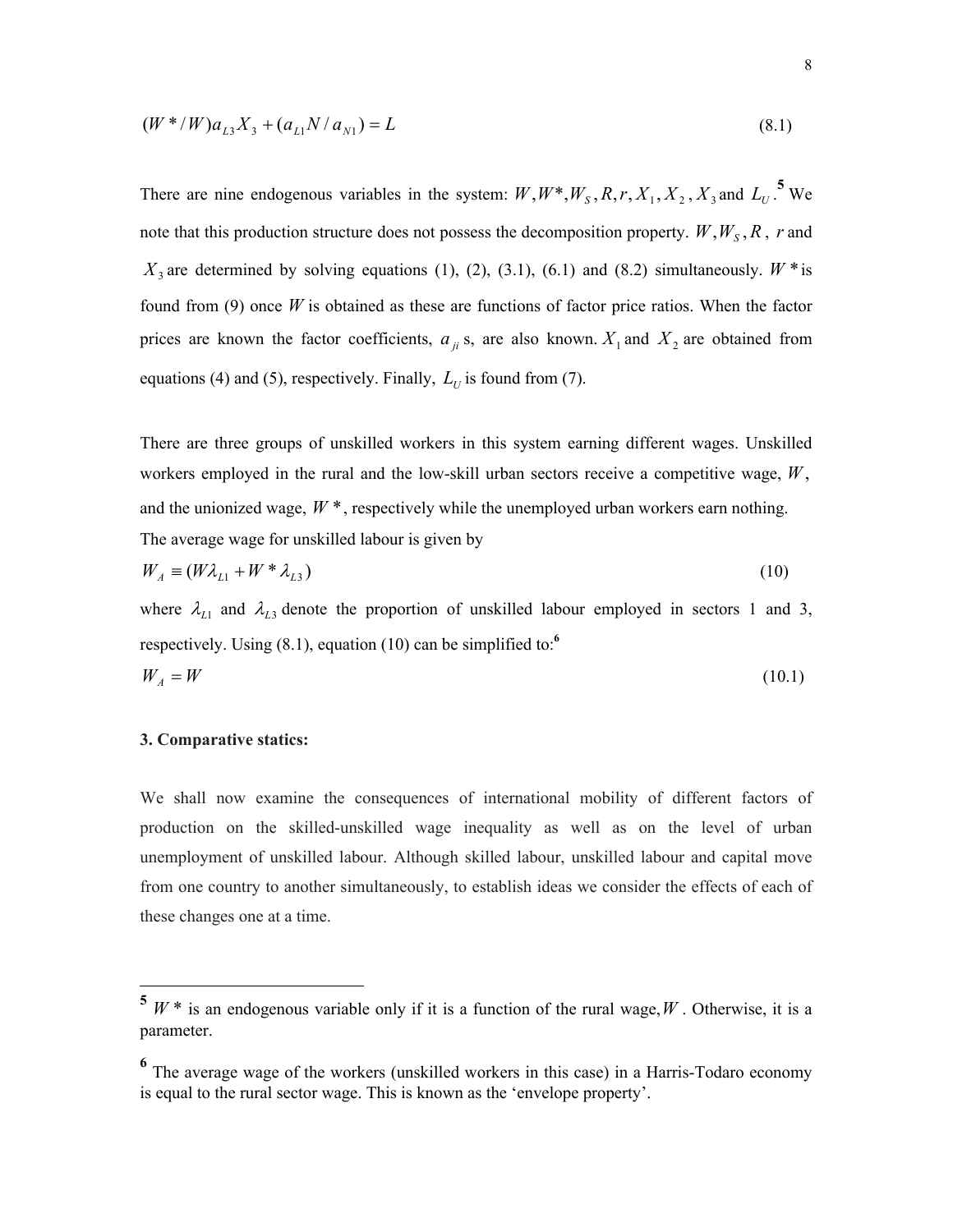## **3.1** *International mobility of factors and wage inequality*

Totally differentiating equations (1), (2), (3.1), (6.1) and (8.1) and solving by Cramer's rule we derive the following expressions.**<sup>7</sup>**

$$
\hat{W} = \left(\frac{\theta_{N1}\theta_{S2}\theta_{K3}}{\Delta}\right)[(W*\lambda_{L3}/W)(\hat{K}-\lambda_{K2}\hat{S})-\lambda_{K3}\hat{L}]
$$
\n(11)

$$
\hat{W}_S = \left(\frac{\theta_{N1}\theta_{K2}E_W\theta_{L3}}{\Delta}\right)[(W*\lambda_{L3}/W)(\hat{K}-\lambda_{K2}\hat{S})-\lambda_{K3}\hat{L}];\tag{12}
$$

$$
\hat{r} = -\left(\frac{\theta_{N1}\theta_{S2}E_W\theta_{L3}}{\Delta}\right)[(W*\lambda_{L3}/W)(\hat{K}-\lambda_{K2}\hat{S}) - \lambda_{K3}\hat{L}]; \text{ and,}
$$
\n(13)

$$
\hat{X}_3 = \left(\frac{\theta_{S2}}{\Delta}\right)(\hat{K} - \lambda_{K2}\hat{S})[\theta_{L1}\theta_{K3}A_5 + \theta_{N1}E_W\theta_{L3}A_6 - \theta_{N1}\theta_{K3}A_4]
$$
\n
$$
(+) \qquad (+) \qquad (-)
$$
\n
$$
+ \left(\frac{\theta_{N1}\hat{L}}{\Delta}\right)[\theta_{K2}E_W\theta_{L3}A_3 + \theta_{S2}(E_W\theta_{L3}A_2 + \theta_{K3}A_1)]
$$
\n
$$
(+) \qquad (+) \qquad (+) \qquad (+) \qquad (+)
$$
\n
$$
(14)
$$

where: 
$$
A_1 = \lambda_{K3} S_{KL}^3 E_W > 0
$$
;  
\n $A_2 = [\lambda_{K3} S_{KL}^3 + \lambda_{K2} (S_{KS}^2 + S_{SK}^2)] > 0$ ;  
\n $A_3 = \lambda_{K2} (S_{KS}^2 + S_{SK}^2) > 0$ ;  
\n $A_4 = [(W * \lambda_{L3} / W) (E_W - 1 - S_{LK}^3 E_W) - \lambda_{L1} (S_{LN}^1 + S_{NL}^1)] < 0$ ;  
\n $A_5 = \lambda_{L1} (S_{LN}^1 + S_{NL}^1) > 0$ ;  
\n $A_6 = (W * \lambda_{L3} S_{LK}^3 / W) > 0$ ;  
\nand,  
\n $\Delta = \theta_{S2} \theta_{K3} [\theta_{L1} \lambda_{K3} A_5 + \theta_{N1} (A_1 \frac{W *}{W} \lambda_{L3} - \lambda_{K3} A_4)]$   
\n $(+)$   
\n $+ \theta_{N1} E_W \theta_{L3} [\theta_{S2} (A_2 \frac{W *}{W} \lambda_{L3} + A_6 \lambda_{K3}) + \theta_{K2} A_3 \frac{W *}{W} \lambda_{L3}] > 0$  (16)  
\n $(+)$   
\n $(+)$   
\n $(+)$   
\n $(+)$ 

 $\overline{a}$ 

<sup>&</sup>lt;sup>7</sup> See Appendix I for detailed derivations.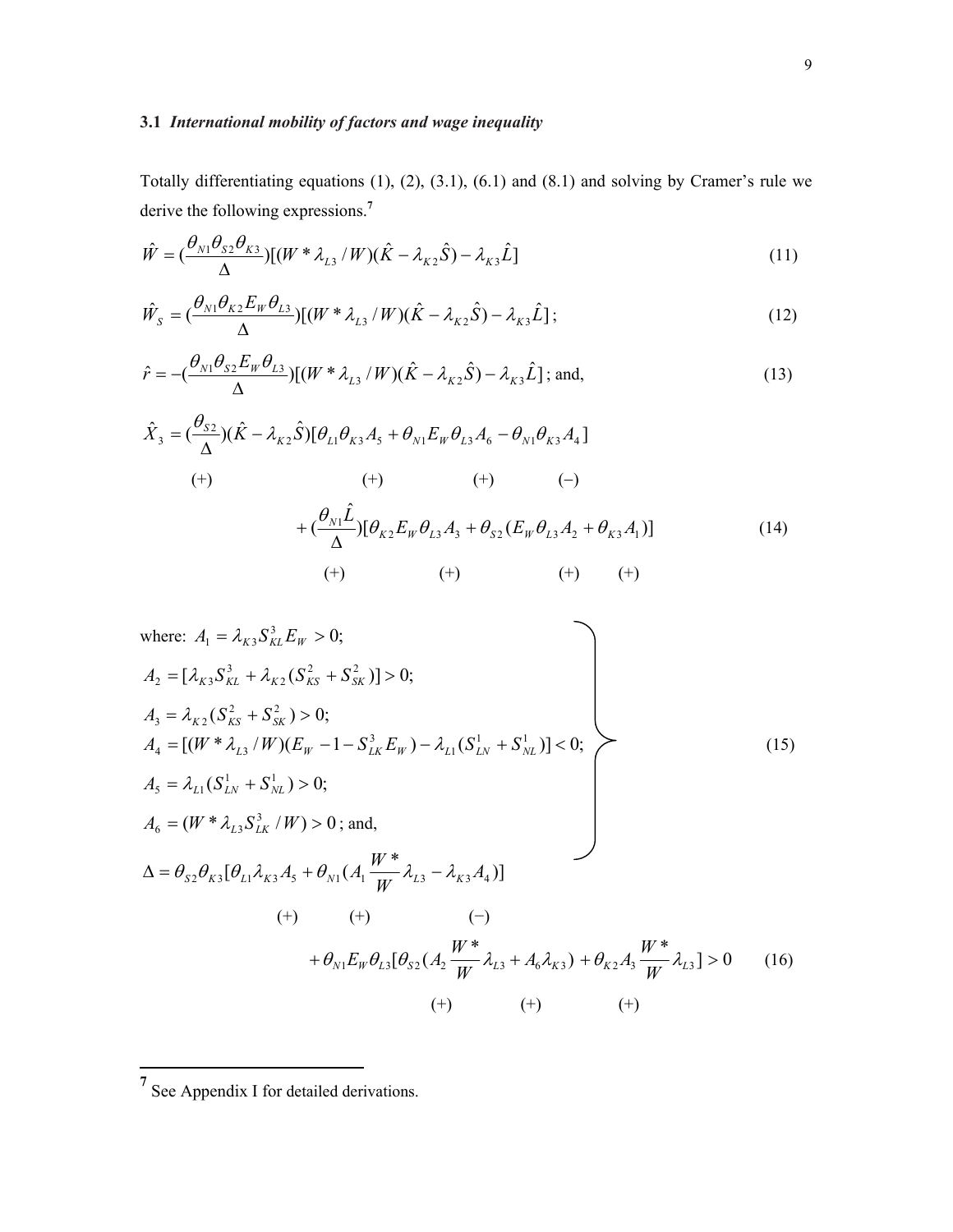Using  $(10.1)$ ,  $(11)$  and  $(12)$  one can write:

$$
(\hat{W}_S - \hat{W}_A) = (\hat{W}_S - \hat{W}) = (\frac{\theta_{N1}}{\Delta})(\theta_{K2}E_W\theta_{L3} - \theta_{S2}\theta_{K3})[(\frac{W^*}{W})\lambda_{L3}(\hat{K} - \lambda_{K2}\hat{S}) - \lambda_{K3}\hat{L}] \quad (17)
$$

Noting that  $1 > E_W \ge 0$ , from (17) one can easily obtain the following results:

(i) 
$$
(\hat{W}_s - \hat{W}) < 0
$$
 when  $\hat{S} < 0$  if  $(\theta_{K2}\theta_{L3} < \theta_{S2}\theta_{K3})$ ;  
\n(ii)  $(\hat{W}_s - \hat{W}) < 0$  when  $\hat{K} > 0$  if  $(\theta_{K2}\theta_{L3} < \theta_{S2}\theta_{K3})$ ;  
\n(i)  $(\hat{W}_s - \hat{W}) > 0$  when  $\hat{L} > 0$  if  $(\theta_{K2}\theta_{L3} < \theta_{S2}\theta_{K3})$ .

We can now establish the following proposition.

-

**PROPOSITION 1:** An emigration of skilled labour or an inflow of foreign capital improves the skilled-unskilled wage inequality if the low-skill manufacturing sector is capital-intensive (in a special sense)<sup>8</sup> vis-vis the high-skill sector. An immigration of unskilled labour worsens the wage inequality under the same capital intensity condition.

Proposition 1 can be intuitively explained as follows. An emigration of skilled labour leads to an increase in the skilled wage rate,  $W<sub>S</sub>$  as its supply in the economy decreases given the demand. To satisfy the zero profit condition in sector 2, the return to capital, *r* , falls. Producers in sector 2 substitute capital for skilled labour. So,  $a_{s2}$  falls and  $a_{K2}$  rises. As *r* falls given the relative price of commodity 3, the unionized unskilled wage,  $W^*$ , has to rise so as to satisfy the zero profit condition in sector 3. But,  $W^*$  can increase only if the competitive unskilled wage,  $W$ , rises. Why *W* and  $W^*$  increase is quite easy. Sector 2 contracts following an emigration of skilled labour and releases capital to sector 3 causing the latter to expand both in terms of output and employment (see equation (14)). The expected urban wage for a prospective rural migrant unskilled worker rises unambiguously that paves the way for a fresh migration into the urban sector. The availability of unskilled labour in the rural sector falls, which in turn causes the rural

**<sup>8</sup>** Here sectors 2 and 3 use two different types of labour. However, there is one intersectorally mobile input which is capital. So, these two industries cannot be classified in terms of factor intensities that are usually used in the Hechscher-Ohlin-Samuelson model. Despite this, a special type of factor intensity classification in terms of the relative distributive shares of the mobile factor i.e. capital may be used for analytical purposes. The industry in which this share is higher relative to the other may be considered as capital-intensive in a special sense. See Jones and Neary (1984) for details.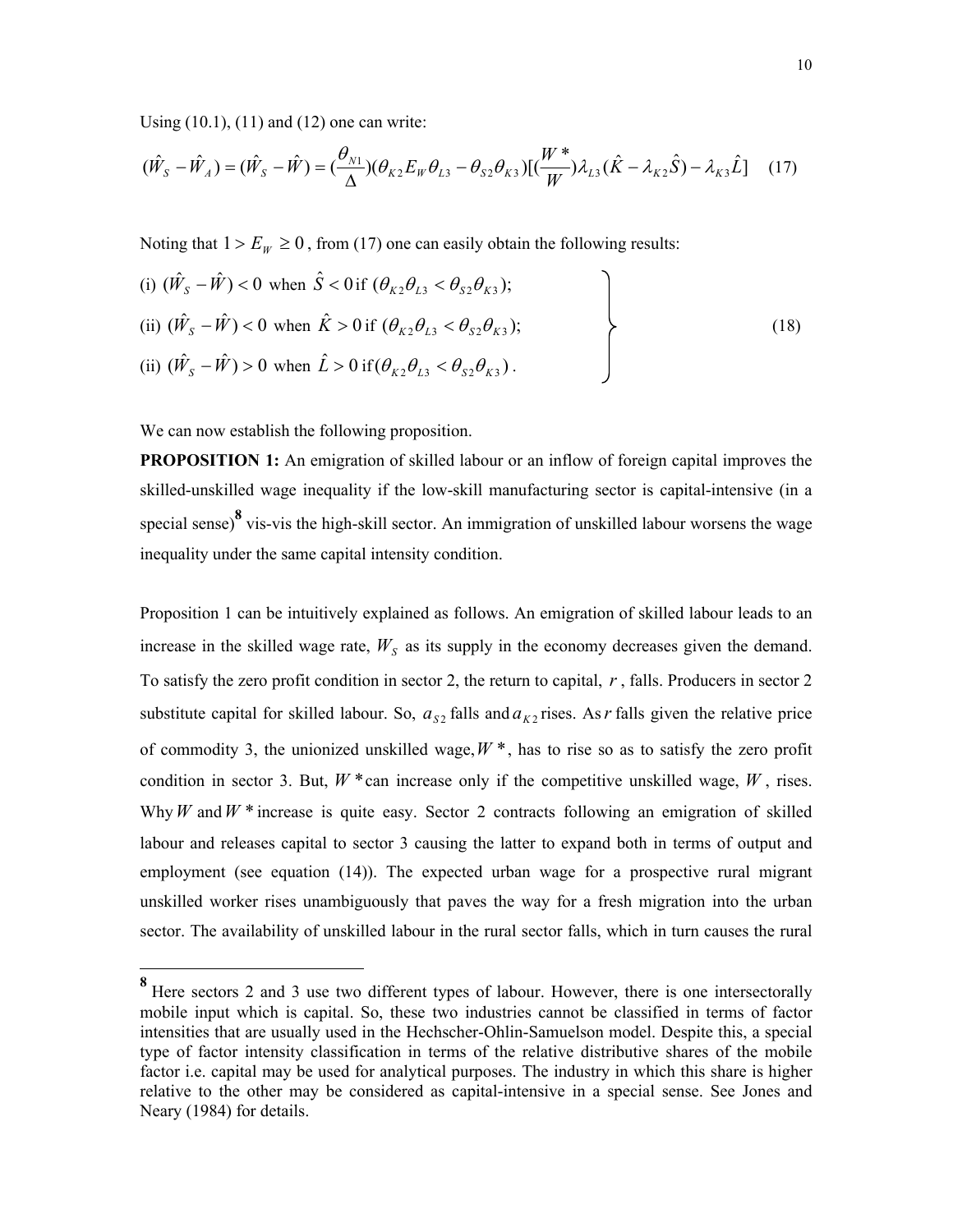sector wage to rise. What happens to the skilled-unskilled wage inequality depends on the rates of increase in  $W_s$  and W. If  $(\theta_{K3}/\theta_{L3}) > (\theta_{K2}/\theta_{S2})$  the saving on capital cost in the low-skill manufacturing sector (sector 3) is more than that in the high-skill sector, which in turn, implies that the rate of increase of the unionized unskilled wage,  $W^*$  (and hence that of *W* as  $1 > E_W \ge 0$ ), is greater than that of the skilled wage,  $W_S$ . Thus, the wage inequality improves if the low-skill manufacturing sector is more capital-intensive vis-à-vis the high-skill sector. However, we note that the wage inequality may worsen in the opposite situation where the highskill sector is capital-intensive.

On the other hand, an immigration of unskilled labour lowers the rural unskilled wage,  $W$ . As *W* decreases the unionized unskilled wage,  $W^*$ , in sector 3 also decreases. So, the return to capital,  $r$ , rises to satisfy the zero profit condition. This in turn lowers the skilled wage,  $W<sub>S</sub>$ , in sector 2. The rate of decrease in W is greater than that in  $W<sub>S</sub>$  under the condition that the low-skill manufacturing sector is capital intensive (in a special sense) relative to the high-skill sector. Consequently, the wage inequality deteriorates.

Finally, an inflow of foreign capital causes both the urban sectors to expand. The return to capital falls as its availability rises given its demand. Higher demand for skilled labour in the expanding high-skill sector raises the skilled wage,  $W<sub>S</sub>$ . On the other hand, as the demand for unskilled labour in sector 3 rises, the expected urban wage for a prospective rural migrant rises that results in a fresh migration of unskilled labour into the urban sector. The rural sector wage, *W* , rises as a consequence which in turn raises the unionized unskilled wage in sector 3. Thus, we find that both *W* and  $W_s$  rise following an inflow of foreign capital. From (17), it is evident that the proportionate increase in the rural wage would be greater than that of the skilled wage if the lowskill sector is capital-intensive (in a special sense) thereby causing the relative wages to move in favour of unskilled labour.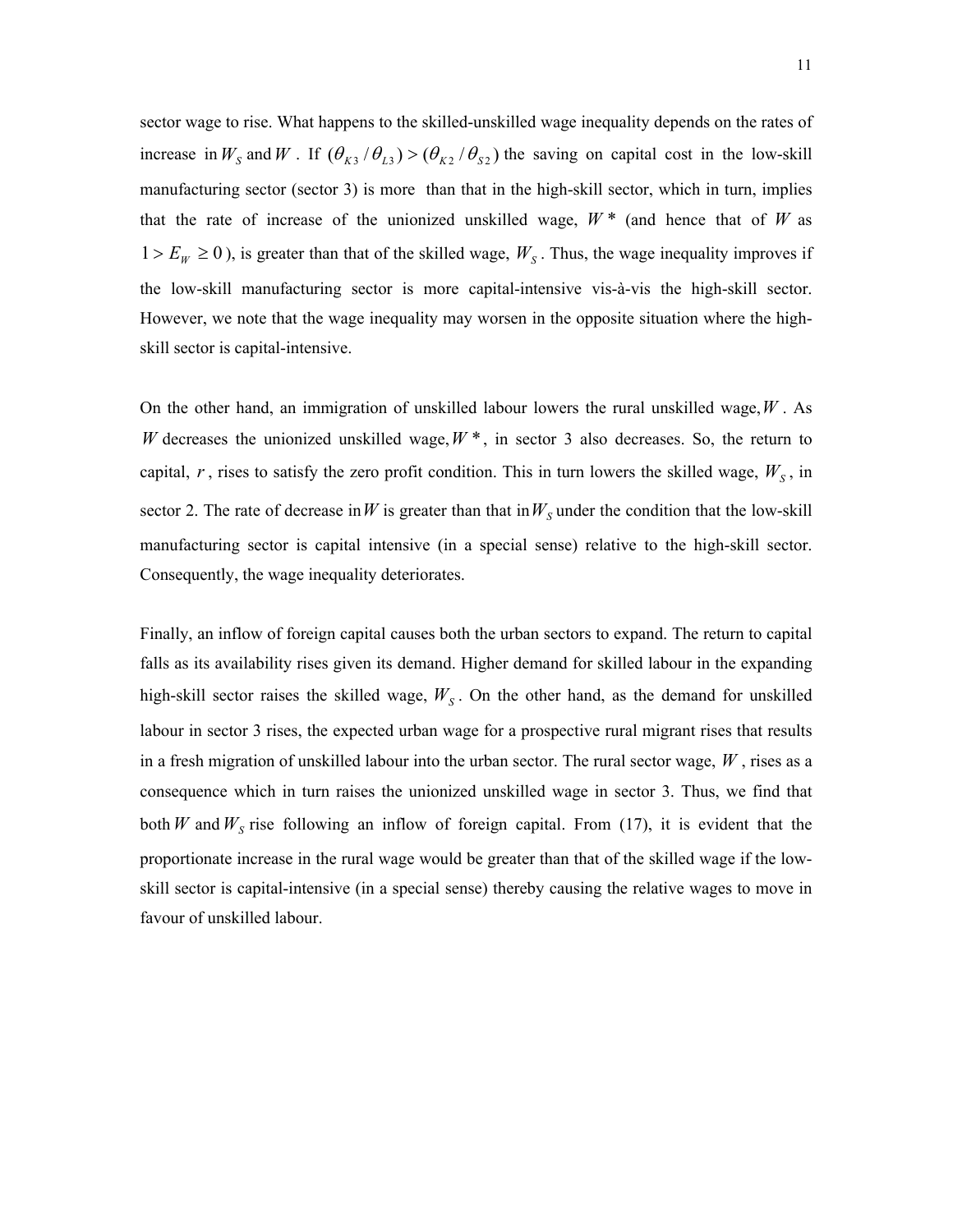## **3.2** *International factor mobility and urban unemployment of unskilled labour*

We are now going to analyze the effects of international inflow/outflows of different inputs on the level of urban unemployment of unskilled labour.

Subtraction of (7) from (8) yields:

$$
(\frac{W^*}{W} - 1)a_{L3}X_3 = L_U
$$
\n(19)

Differentiating (19), using (11) and (13) – (15) and simplifying, we can derive the following expression<sup>9</sup>:

$$
\hat{L}_{U} = (\frac{\hat{K} - \lambda_{K2} \hat{S}}{\Delta}) [\lambda_{L1} (S_{LN}^{1} + S_{NL}^{1}) - (\frac{W * \lambda_{L3}}{W * - W}) (1 - E_{W}) \theta_{N1}] (\theta_{S2} \theta_{K3})
$$
\n
$$
(+) \qquad (+) \qquad (+) \qquad (-0)
$$
\n
$$
+ (\frac{\theta_{S2} \theta_{N1} \hat{L}}{\Delta}) [(\frac{E_{W} \theta_{L3}}{\theta_{S2}}) (\theta_{K2} A_{3} + \theta_{S2} A_{2}) + \theta_{K3} A_{1} + S_{LK}^{3} \lambda_{K3} E_{W}
$$
\n
$$
(+) \qquad (+) \qquad (+) \qquad (+)
$$
\n
$$
- (\frac{W * \lambda_{L3} \lambda_{K3}}{W \lambda_{LU}}) (E_{W} - 1) \theta_{K3}] \qquad (20)
$$
\n
$$
(<0)
$$

From (20) the following results trivially follow.

(i) 
$$
\hat{L}_U > 0
$$
 when  $\hat{L} > 0$ ;  
\n(ii)  $\hat{L}_U < 0$  when  $\hat{K} > 0$  iff  $[\lambda_{L1}(S_{LN}^1 + S_{NL}^1) < (\frac{W^* \lambda_{L3}}{W^* - W})(1 - E_W) \theta_{N1}]$ ; and,  
\n(iii)  $\hat{L}_U < 0$  when  $\hat{S} < 0$  iff  $[\lambda_{L1}(S_{LN}^1 + S_{NL}^1) < (\frac{W^* \lambda_{L3}}{W^* - W})(1 - E_W) \theta_{N1}]$ . (21)

One can now establish the following proposition:

 $\overline{a}$ 

**PROPOSITION 2:** An immigration of unskilled labour unambiguously raises the urban unemployment level of unskilled labour**10** while an emigration of skilled labour or an inflow of

<sup>&</sup>lt;sup>9</sup> See appendix II for detailed derivation of equation (20).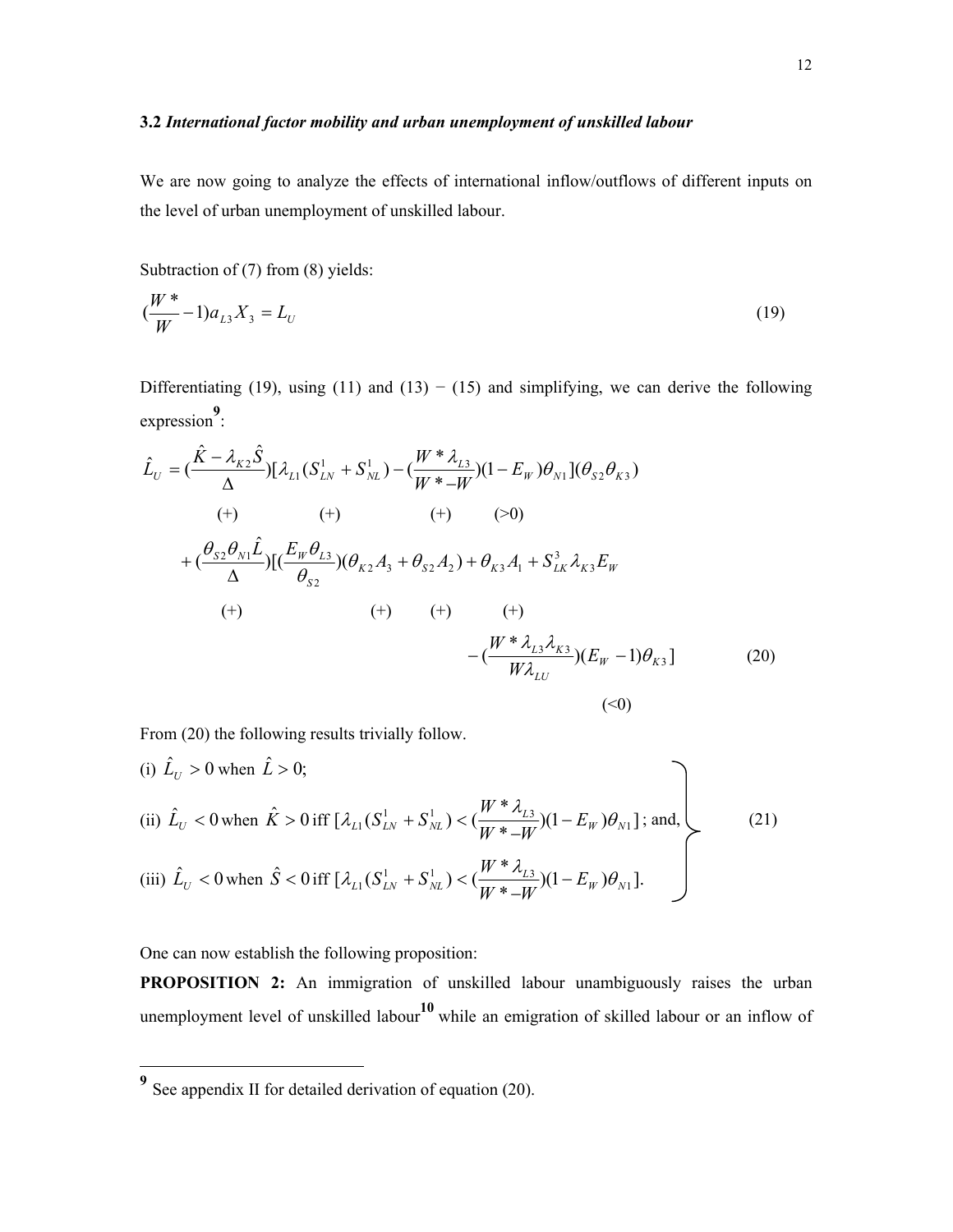foreign capital improves the problem of urban unemployment if and only if  $[\lambda_{L1}(S_{LN}^1 + S_{NL}^1) < (\frac{W_{L3}}{W_{L1}})(1 - E_W)\theta_{N1}]$ . \*  $\left[ \lambda_{L1} (S_{LN}^1 + S_{NL}^1) < (\frac{W * \lambda_{L3}}{W * - W})(1 - E_W) \theta_{N1} \right]$  $\lambda_{L1}(S^1_{LN} + S^1_{NL}) < (\frac{W^* \lambda_{L3}}{W^* \lambda_{L3}})(1 - E_W) \theta$ −  $+S_{NL}^{1}$ ) <  $(\frac{W_{L3}}{W_{L2}+W_{L3}})(1-E_{W})\theta_{N1}$ ].

We explain proposition 2 in the following manner. In the migration equilibrium the expected urban wage for a prospective rural migrant equals the actual rural wage. An immigration of unskilled labour causes the competitive rural sector wage to fall as the availability of this type labour rises given its demand. The unionized unskilled wage in the urban sector also falls. From the zero profit condition for the low-skill urban sector (equation 3.1) it follows that the return to capital,  $r$ , rises. The skilled wage,  $W<sub>S</sub>$ , falls to satisfy the zero profit condition for sector 2 (equation (2)). As the wage-rental ratio in the high-skill sector falls, the skilled labour-output ratio in sector 2 rises. Consequently, sector 2 contracts and releases capital to the low-skill urban sector causing the latter to expand both in terms of output and employment of unskilled labour. The expected wage for a prospective rural migrant unequivocally increases. This leads to a fresh migration of unskilled labour into the urban sector. The level of urban unemployment unambiguously rises as the number of new migrants is greater than the number of new jobs created in sector 3. On the other hand, an emigration of skilled labour also affects the migration equilibrium in two ways. First, the high-skill sector contracts and releases capital to the urban low-skill sector causing the latter to expand both in terms of output and employment. This leads to an increase in the number of jobs available in this sector. Besides, as the endowment of skilled labour falls, the skilled wage rises which lowers the return to capital (equation 2). This raises both the competitive and unionized unskilled wages. Hence the expected urban wage for a prospective rural migrant rises which paves the way for a fresh migration from the rural to the urban sector. This is *the centrifugal force* that drives the rural unskilled workers to move away from the rural sector. But, as the competitive unskilled wage in the rural sector has also increased there is also *the centripetal force* that prevents rural workers from migrating into the urban sector. Thus, there are two opposite effects working on determination of the size of the unemployed urban workforce. Finally, as we have noted earlier an inflow of foreign capital raises both the skilled and unskilled rural wage and causes both the urban sectors to expand. So, in this case also there are two opposite effects. Our analysis shows that in both the above cases the *centripetal force* is stronger than the *centrifugal force* under the necessary and sufficient condition as stated in

-

**<sup>10</sup>** This is contrary to the standard result of the two sector mobile capital Harris-Todaro model (e.g. Corden and Findlay 1975) where an inflow of foreign capital unambiguously accentuates the problem of urban unemployment of labour.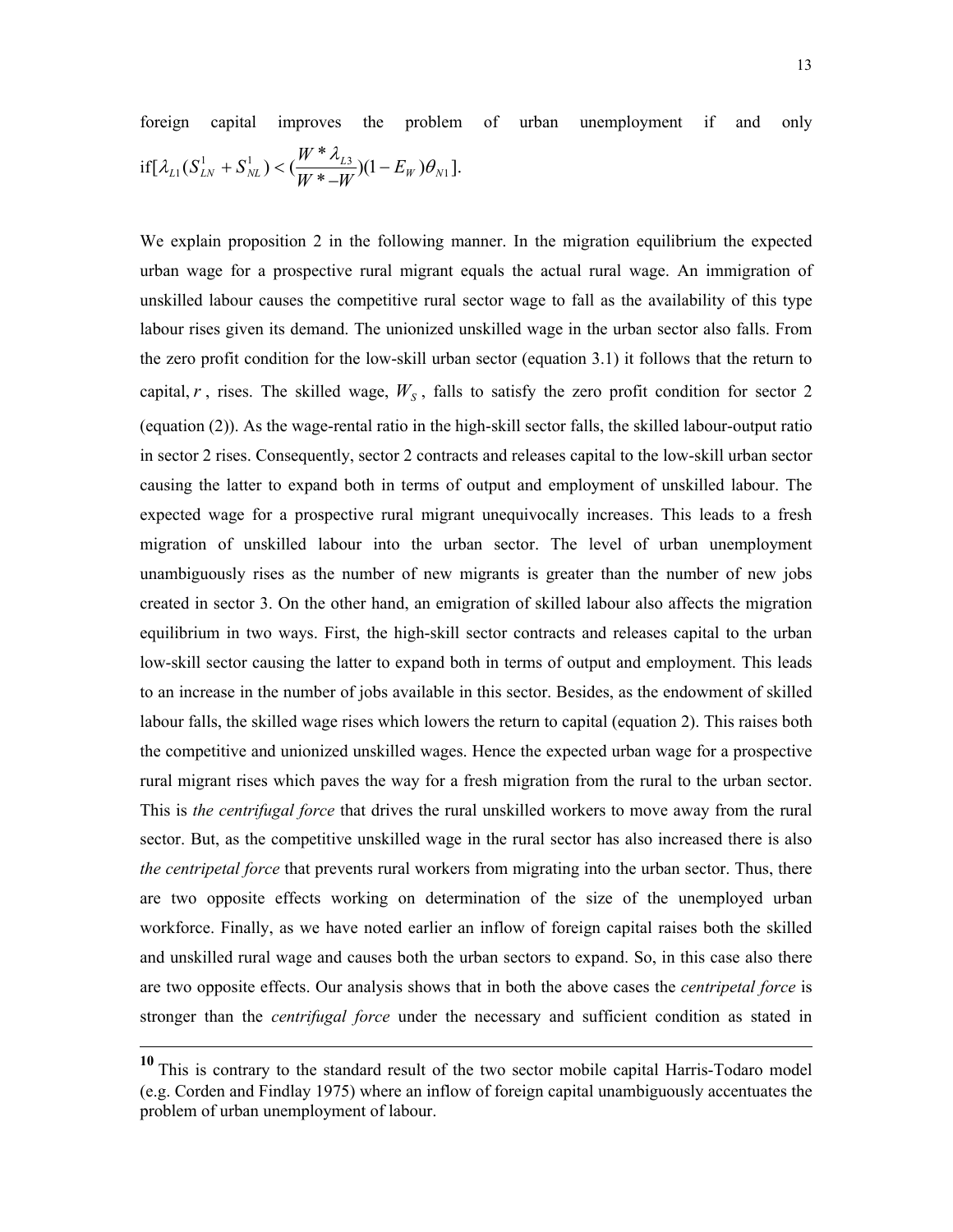proposition 2. Hence, the level of urban unemployment of unskilled labour may fall following either an emigration of skilled labour or an inflow of foreign capital.

## **3.3** *A special case:*

We now consider a special case where the unionized unskilled wage is exogenously given and is strictly equal to the stipulated minimum wage. This implies that the unionized wage is insensitive to the competitive unskilled wage. This implies that  $E_W = 0$ . Putting  $E_W = 0$  into (17) and (20) one finds the following expressions, respectively.

$$
(\hat{W}_S - \hat{W}_A) = (\hat{W}_S - \hat{W}) = -(\frac{\theta_{N1}\theta_{S2}\theta_{K3}}{\Delta})[(\frac{W^*}{W})\lambda_{L3}(\hat{K} - \lambda_{K2}\hat{S}) - \lambda_{K3}\hat{L}]
$$
\n(17.1)

and,

$$
\hat{L}_U = (\frac{\hat{K} - \lambda_{K2} \hat{S}}{\Delta}) [\lambda_{L1} (S_{LN}^1 + S_{NL}^1) - (\frac{W^* \lambda_{L3}}{W^* - W}) \theta_{N1}] (\theta_{S2} \theta_{K3})
$$
\n
$$
(+) \qquad (+) \qquad (+)
$$
\n
$$
+ (\frac{\theta_{S2} \theta_{N1} \hat{L}}{\Delta}) [\theta_{K3} A_1 + (\frac{W^* \lambda_{L3} \lambda_{K3} \theta_{K3}}{W \lambda_{LU}})]
$$
\n
$$
(+) \qquad (+) \qquad (+)
$$
\n
$$
(20.1)
$$

From  $(17.1)$  and  $(20.1)$  the final proposition of the model can now be established.

**PROPOSITION 3:** When the unionized unskilled wage is insensitive to the rural sector wage, an emigration of skilled labour or an inflow of foreign capital unambiguously improves the skilledunskilled wage inequality and lowers the level of urban unemployment of unskilled labour if and

only if 
$$
\lambda_{L1}(S_{LN}^1 + S_{NL}^1) < (\frac{W^* \lambda_{L3}}{W^* - W}) \theta_{N1}
$$
. On the contrary, an immigration of unskilled labour

unequivocally raises the wage inequality and worsens the problem of urban unemployment of unskilled labour.

We, therefore, find that unlike the previous case we do no longer require the relative factorintensity ranking condition between the two urban sectors for predicting the outcomes of international factor movements on the skilled-unskilled wage inequality in our small open dual economy. The explanations are as follows. As the unionized unskilled wage is now given exogenously, the return to capital and the skilled wage are determined from equations (3) and (2),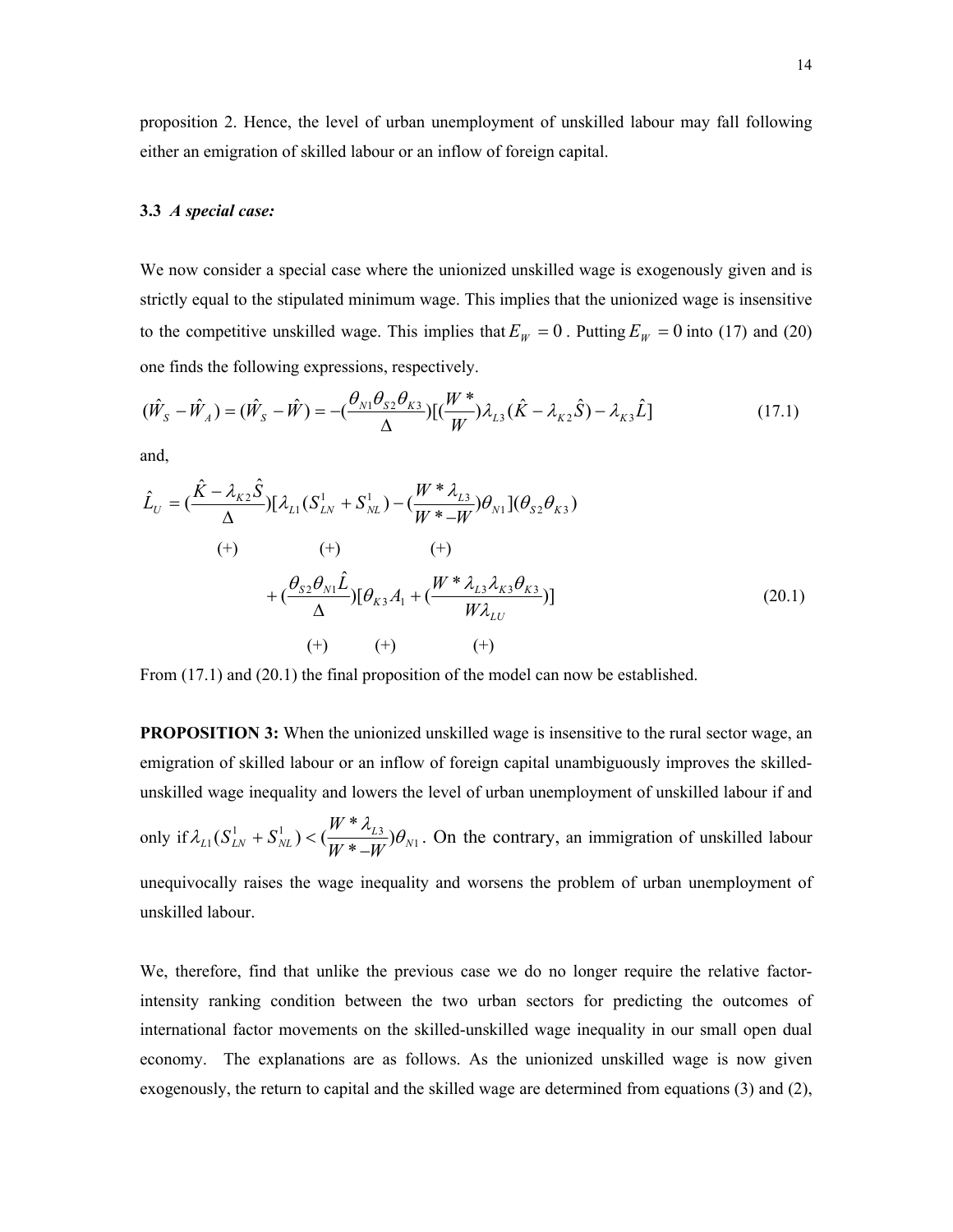respectively and are insensitive to any changes in factor endowments. An emigration of skilled labour only leads to a contraction in the high-skill sector and releases capital to sector 3 causing the latter to expand both in terms of output and employment. On the other hand, an inflow of foreign capital leads to an expansion of sector 3 but it leaves sector 2 unaffected as the endowment of skilled labour has not changed. In either of the two cases, the availability of unskilled labour in the rural sector decreases which in turn raises the rural unskilled wage. Consequently, the skilled-unskilled wage inequality improves. Besides, we find that both the rural wage and the expected urban wages of unskilled labour have increased. So, there are again two opposite effects working on determination of the size of the unemployed urban workforce. The level of urban unemployment of unskilled labour falls if the proportionate increase in the rural wage (*the centripetal force*) is greater (stronger) than that in the expected urban wage (*the centrifugal force*). This happens under the condition as stated in the proposition.

In contrast, an immigration of unskilled labour lowers the competitive unskilled wage in the rural sector as its endowment grows given its demand. But, it cannot affect the return to capital and the skilled wage. Hence, the wage inequality unambiguously worsens. Moreover, the *centripetal force* gets weaker and the wage differential between the two sectors using unskilled labour widens as the rural wage falls. This paves the way for a fresh migration from the rural to the urban sector. But, the low-skill manufacturing sector in the urban sector has not changed in terms of output and employment. Consequently, the newly migrated workers only accentuate the problem of unemployment of unskilled labour in the urban sector.

## *3.4 Policy implications of results*

Policy implications of the results of the paper are as follows. We have found that an immigration of unskilled labour is likely to be undesirable both on the grounds of deteriorating wage inequality and the problem of urban unemployment of unskilled labour. In contrast, an emigration of skilled labour or inflows of foreign capital are desirable on both ground unless the unionized wage is linked to the rural wage and the-skill sector is more capital-intensive (in a special sense) than the low-skill urban sector. In the circumstances, the government should take appropriate measures to curb the power of the trade unions so that they cannot link up the unionized wage to the rural wage. Besides, incentive schemes for wooing foreign capitalists must be undertaken so that foreign capital inflows take place in abundance. Strict policies to prevent illegal immigration of unskilled labour from bordering countries must be resorted to. It should be kept in mind that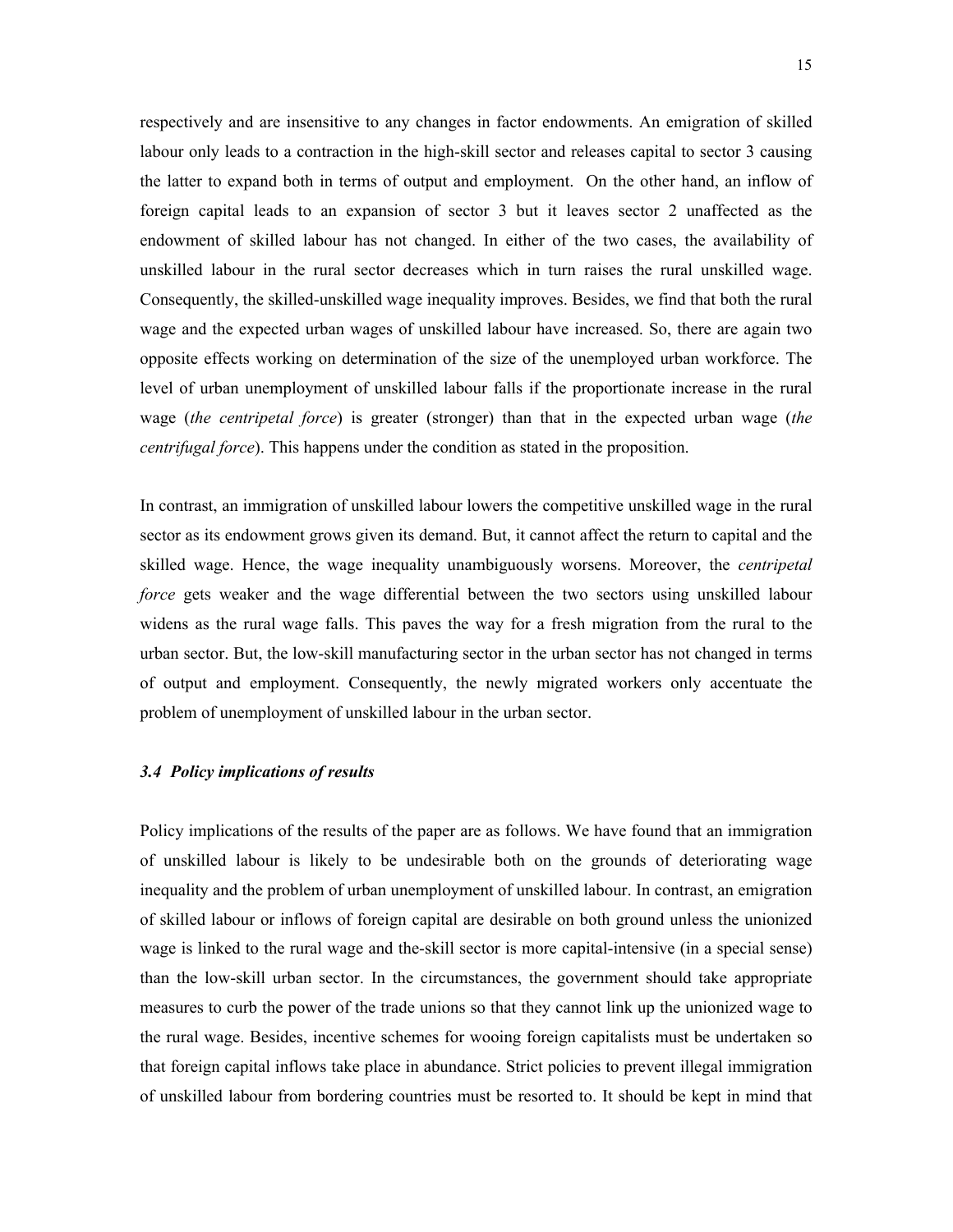the government cannot influence the factor intensities of the two urban sectors as these solely depend on technological and trade related factors. But, it can resort to labour market reforms and may not allow the trade unions to link up the wages of their members to the rural wage. If the urban unskilled wage is insensitive to the rural wage, the paper has shown that abundant inflows of foreign capital might be a solution to both deteriorating skilled-unskilled wage inequality and increasing urban unemployment problem of unskilled labour in the liberalized regime.

## **4. Concluding Remarks:**

The paper has built up a three-sector specific factor model with Harris-Todaro (hereafter, HT) type unemployment for analyzing the consequences of international factor mobility both on the skilled-unskilled wage inequality and the problem of urban unemployment of unskilled labour in the setup of a small open dual economy. There are two urban sectors of which one is a low-skill manufacturing sector where unskilled workers receive a high unionized wage. The unionized wage is strictly equal to or greater than the stipulated minimum wage as determined by the authority. However, that can be greater than the minimum wage and may be linked positively to the rural sector wage if the trade unions can successfully negotiate with the firms and wrest some additional benefits for their members. In the other urban sector skilled labour is a specific input and there is perfect mobility of capital between the two urban sectors. In this set up, we have found that the outcomes of international factor mobility on the wage inequality may not necessarily depend on the difference in the factor intensity condition. In fact, when the unskilled wage in the low-skill sector is strictly equal to the minimum wage, an immigration of unskilled labour unquestionably worsens the wage inequality while an emigration of skilled labour or an inflow of foreign capital moves the relative wages in favour of unskilled labour. These effects, in contrast, crucially hinge on the factor intensity condition when the unionized unskilled wage is positively related to the rural wage. An emigration of skilled labour or an inflow of foreign capital improves the wage inequality if and only if the low-skill urban sector is more capitalintensive (in a special sense) vis-à-vis the high-skill sector. On the contrary, an immigration of unskilled labour worsens the wage inequality under the same capital intensity condition. Besides, the paper has also found that an emigration of skilled labour or an inflow of foreign capital may lower the level of urban unemployment of unskilled labour while an immigration of unskilled labour unequivocally accentuates the problem. These results have important policy implications for all migrant receiving developing countries including India where illegal immigration of people (unskilled labour) from neighboring poor economies through border areas is a serious and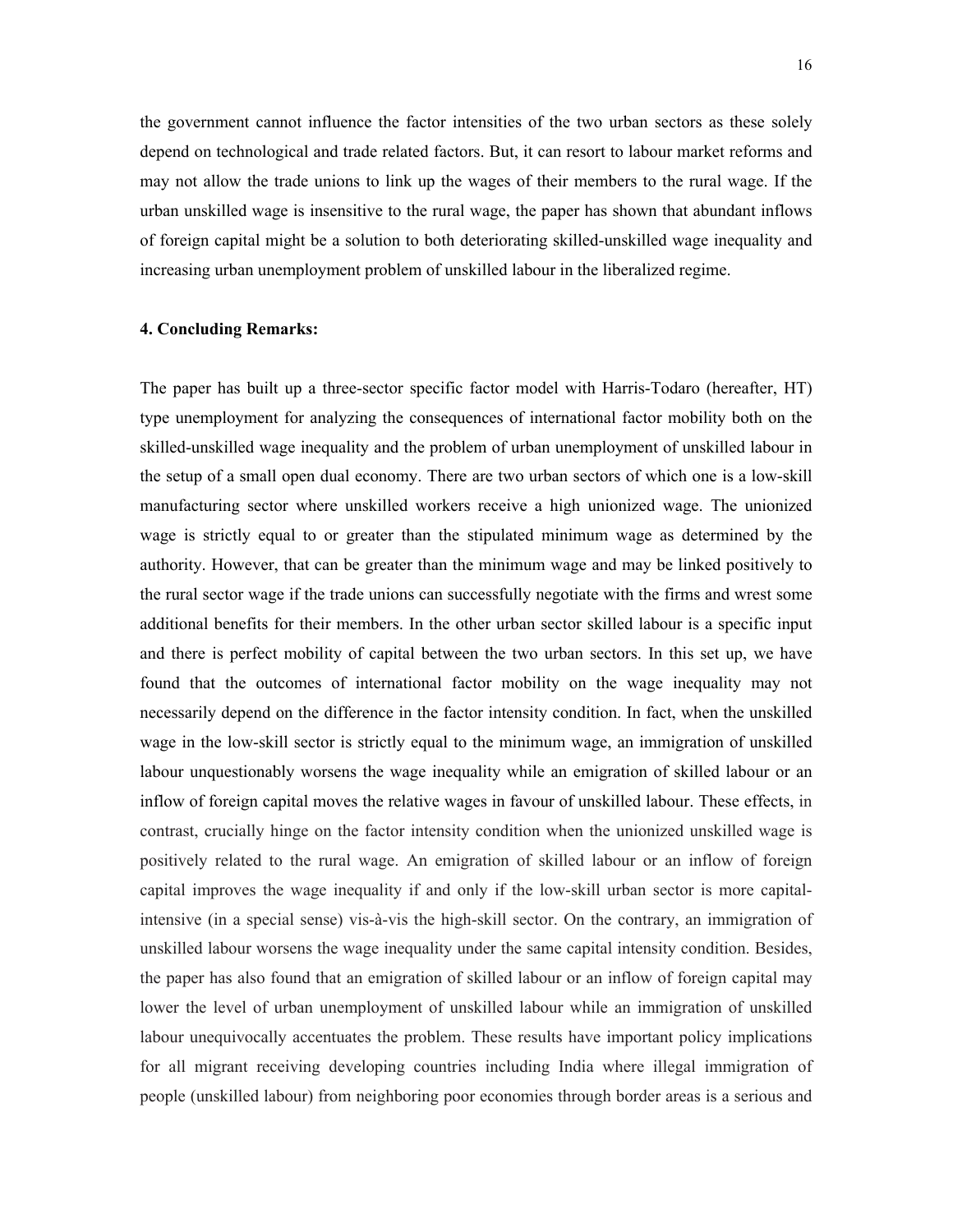mounting problem. The government of such a country should take stern actions in thwarting any attempt of illegal immigration of unskilled labour from bordering countries. Besides, it should resort to appropriate measures to curb the power of the trade unions so that they cannot link up the unionized wage to the rural wage. Furthermore, measures to woo foreign capitalists must be undertaken so that abundant foreign capital inflows take place. If these policies are undertaken successfully, the paper has shown that abundant inflows of foreign capital might be a solution to both deteriorating wage inequality and increasing urban unemployment problem of unskilled labour during the liberalized regime.

## **Appendix I:**

Differentiating Equations (6.1) and (8.1) the following expressions are obtained, respectively.

$$
A_1 \hat{W} - A_2 \hat{r} + A_3 \hat{W}_S + \lambda_{K3} \hat{X}_3 = (\hat{K} - \lambda_{K2} \hat{S})
$$
\n(A.1)

$$
A_4 \hat{W} + A_5 \hat{R} + A_6 \hat{r} + (W^* \lambda_{L3} / W) \hat{X}_3 = \hat{L}
$$
 (A.2)

where: 
$$
A_1 = \lambda_{K3} S_{KL}^3 E_W > 0
$$
;  
\n $A_2 = [\lambda_{K3} S_{KL}^3 + \lambda_{K2} (S_{KS}^2 + S_{SK}^2)] > 0$ ;  
\n $A_3 = \lambda_{K2} (S_{KS}^2 + S_{SK}^2) > 0$ ;  
\n $A_4 = [(W * \lambda_{L3} / W)(E_W - 1 - S_{LK}^3 E_W) - \lambda_{L1} (S_{LN}^1 + S_{NL}^1)] < 0$ ;  
\n $A_5 = \lambda_{L1} (S_{LN}^1 + S_{NL}^1) > 0$ ;  
\n $A_6 = (W * \lambda_{L3} S_{LK}^3 / W) > 0$ . (15)

Totally differentiating equations (1), (2), (3.1)and using envelope conditions we can write those along with (A.1) and (A.2) in the following matrix form.

$$
\begin{bmatrix}\n\theta_{L1} & \theta_{N1} & 0 & 0 & 0 \\
0 & 0 & \theta_{K2} & \theta_{S2} & 0 \\
E_W \theta_{L3} & 0 & \theta_{K3} & 0 & 0 \\
A_1 & 0 & -A_2 & A_3 & \lambda_{K3} \\
A_4 & A_5 & A_6 & 0 & (W * \lambda_{L3}/W)\n\end{bmatrix}\n\begin{bmatrix}\n\hat{W} \\
\hat{R} \\
\hat{R} \\
\hat{r} \\
\hat{W}_S \\
\hat{X}_3\n\end{bmatrix} = \begin{bmatrix}\n0 \\
0 \\
0 \\
(\hat{K} - \lambda_{K2}\hat{S}) \\
\hat{L}\n\end{bmatrix},
$$
\n(A.3)

Now, solving  $(A.3)$  by Cramer's rule and simplifying we can get  $(11) - (14)$ . Deducting  $(11)$  from (12), one finally arrives at (17).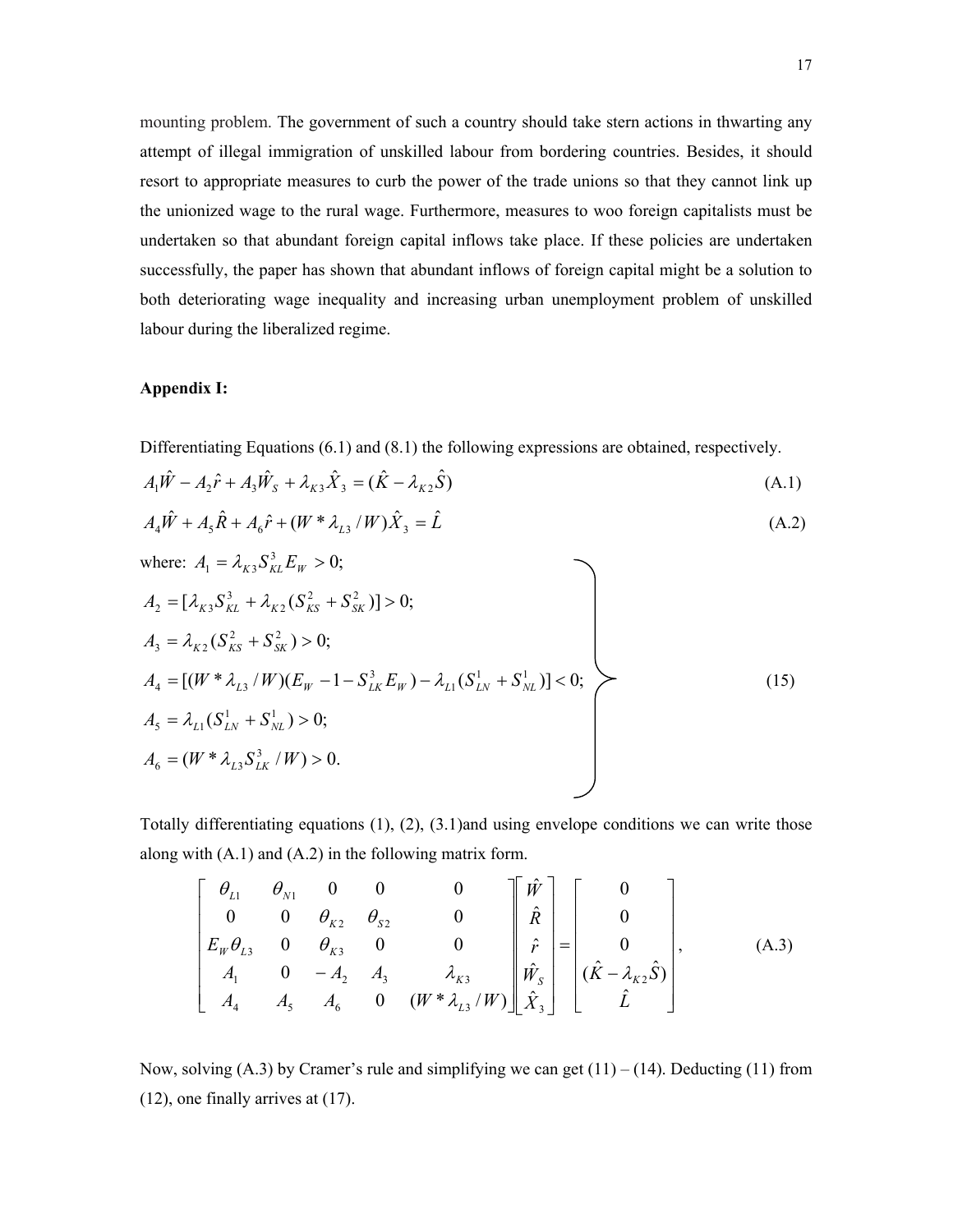## **Appendix II:**

The Harris-Todaro migration equilibrium condition is represented by the following equation.

$$
L_U = \left(\frac{W^*}{W} - 1\right) a_{L3} X_3 \tag{19}
$$

Alternatively, equation (19) can be represented as

$$
\lambda_{LU} = \left(\frac{W^*}{W} - 1\right)\lambda_{L3} \Longrightarrow \left(\frac{W^*\lambda_{L3}}{W\lambda_{LU}}\right) = \left(\frac{W}{W^* - W}\right)
$$
\n(A.4)

where  $\lambda_{LU}$  and  $\lambda_{L3}$  denote the proportions of unskilled workforce remaining unemployed and employed in the urban sector, respectively.

Differentiation of (19) gives

$$
\hat{L}_U = \left(\frac{\lambda_{L3}}{\lambda_{LU}}\right) \left(\frac{W^*}{W} - 1\right) \left[ (\hat{r} - E_W \hat{W}) S_{LK}^3 + \left(\frac{W^* \lambda_{L3}}{W \lambda_{LU}}\right) (E_W - 1) \hat{W} + \hat{X}_3 \right]
$$

Using (11), (13), (14) and (A.4) and simplifying the above expression may be reduced to:

$$
\hat{L}_{U} = (\frac{\hat{K} - \lambda_{K2} \hat{S}}{\Delta}) [\theta_{S2} (\theta_{L1} \theta_{K3} A_{5} + \theta_{N1} E_{W} \theta_{L3} A_{6} - \theta_{N1} \theta_{K3} A_{4})
$$
\n
$$
+ (\frac{W * \lambda_{L3}}{W \lambda_{LU}}) (E_{W} - 1) (\theta_{N1} \theta_{S2} \theta_{K3} \frac{W * \lambda_{L3}}{W}) - (\theta_{S2} E_{W} \theta_{N1} S_{LK}^{3} \frac{W * \lambda_{L3}}{W})]
$$
\n
$$
+ (\frac{\theta_{N1} \hat{L}}{\Delta}) [E_{W} \theta_{L3} (\theta_{K2} A_{3} + \theta_{S2} A_{2}) + \theta_{S2} \theta_{K3} A_{1} + S_{LK}^{3} \lambda_{K3} E_{W} \theta_{S2} - (\frac{W * \lambda_{L3} \lambda_{K3}}{W \lambda_{LU}}) (E_{W} - 1) \theta_{S2} \theta_{K3}]
$$

Further simplifications and use of (15) yield

$$
\hat{L}_{U} = (\frac{\hat{K} - \lambda_{K2} \hat{S}}{\Delta}) [\lambda_{L1} (S_{LN}^{1} + S_{NL}^{1}) - (\frac{W^{*} \lambda_{L3}}{W^{*} - W}) (1 - E_{W}) \theta_{N1}] (\theta_{S2} \theta_{K3})
$$
\n
$$
+ (\frac{\theta_{S2} \theta_{N1} \hat{L}}{\Delta}) [(\frac{E_{W} \theta_{L3}}{\theta_{S2}}) (\theta_{K2} A_{3} + \theta_{S2} A_{2}) + \theta_{K3} A_{1} + S_{LK}^{3} \lambda_{K3} E_{W}
$$
\n
$$
+ (\frac{\theta_{V} \lambda_{L3} \lambda_{K3}}{\Delta}) (E_{W} - 1) \theta_{K3}]
$$
\n
$$
- (\frac{W^{*} \lambda_{L3} \lambda_{K3}}{W \lambda_{LU}}) (E_{W} - 1) \theta_{K3}]
$$
\n(20)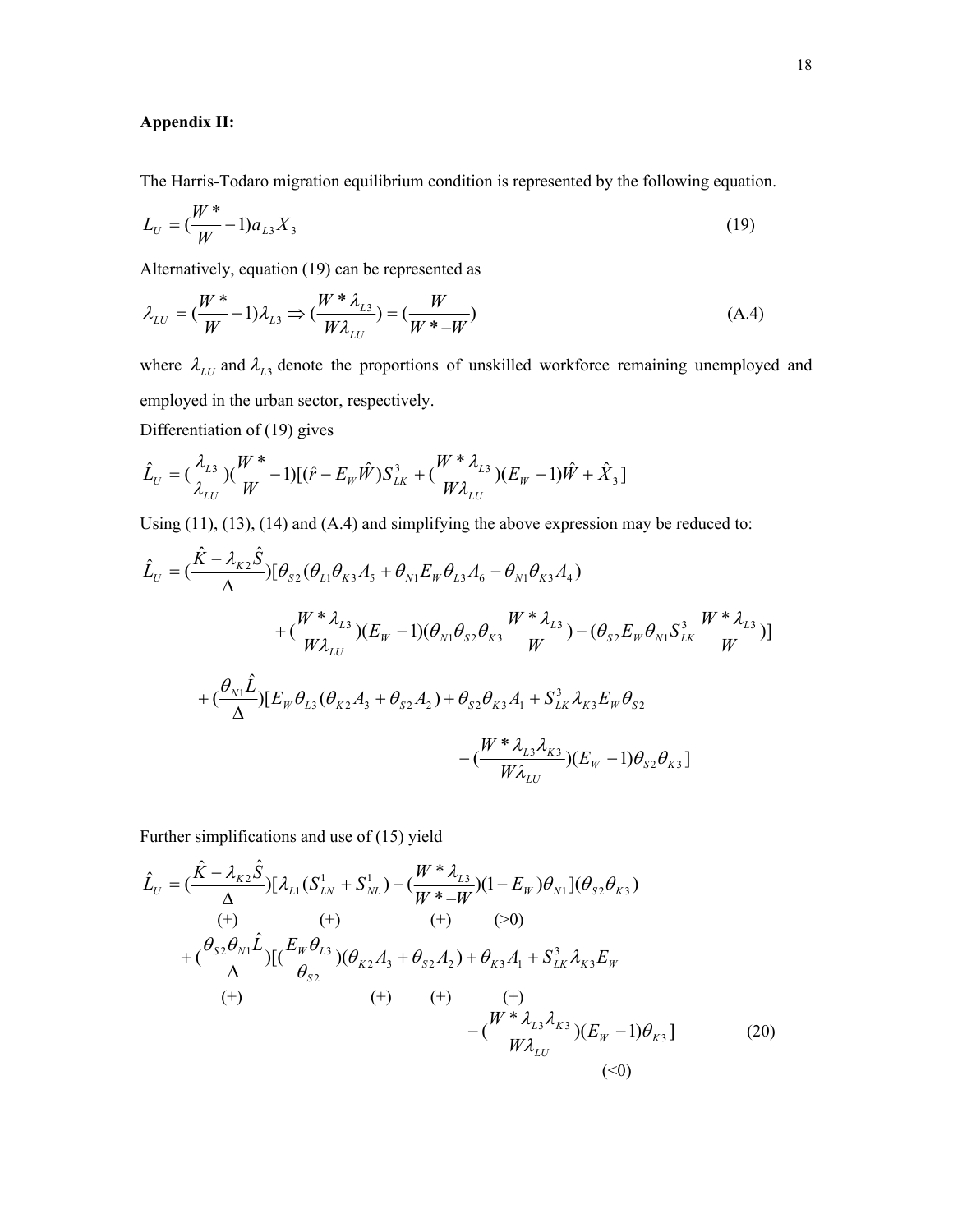#### **References:**

Bhalotra, S. (2002): 'The impact of economic liberalization on employment and wages in India', ILO. Geneva.

Chaudhuri, S. (2003): 'How and how far to liberalize a developing economy with informal sector and factor market distortions', *Journal of International Trade and Economic Development*, 12.

Chaudhuri, S. and Yabuuchi, S. (2006): 'Economic liberalization and wage inequality in the presence of labour market imperfection', *International Review of Economics and Finance* (in press).

Corden, W. M. and Findlay, R. (1975): 'Urban unemployment, intersectoral capital mobility, and development policy in a dual economy', *Economica* 42, 59-78.

Dev, M. (2000): 'Economic liberalization and employment in South Asia', *Economic and Political Weekly*, 40-51.

Feenstra, R. C., and Hanson, G. H. (1996): 'Foreign investment, outsourcing and relative wages'. In R. C. Feenstra, G. M. Grossman, and D. A. Irwin (Eds.), Political economy of trade policies: Essays in honor of J. N. Bhagwati (pp. 89-127). Cambridge, MA: MIT Press.

Feenstra, R. C., and Hanson, G. H. (1997): 'Foreign direct investment and relative wages: Evidence from Mexico's maquiladoras', *Journal of International Economics*, 42, 371-394.

Jones, R. W., and Neary, P. (1984): 'Positive theory of international trade'. In R. W. Jones & P.B. Kenen (Ed.), Handbook of development economics, Vol. 1 (pp. 1–62). Amsterdam: North-Holland.

Khan, A. R. (1998): 'The impact of globalization in South Asia'. In A. S. Bhalla (Ed.), Globalization, growth and marginalization. New Delhi: Macmillan India Ltd.

Marjit, S., and Kar, S. (2005): 'Emigration and wage inequality', *Economics Letters*, 88, 141-145. Marjit, S., Beladi, H., and Chakrabarti, A. (2004): 'Trade and wage inequality in developing countries', *Economic Inquiry*, 42, 295-303.

Marjit, S., Broll, U. and Sengupta, S. (2000): 'Trade and wage-gap in poor countries: the role of the informal sector'. In: Bose, A., et al. (Eds.), Macroeconomics, Trade and Institutions: Essays in Honour of M.K. Rakshit. Oxford University Press, Kolkata.

Robbins, D. (1994): 'Malaysian wage structure and its causes', working paper. Harvard Institute for International Development.

Robbins, D. (1995): 'Trade, trade liberalization and inequality in Latin America and East Asia: synthesis of seven country studies', working paper. Harvard Institute for International Development.